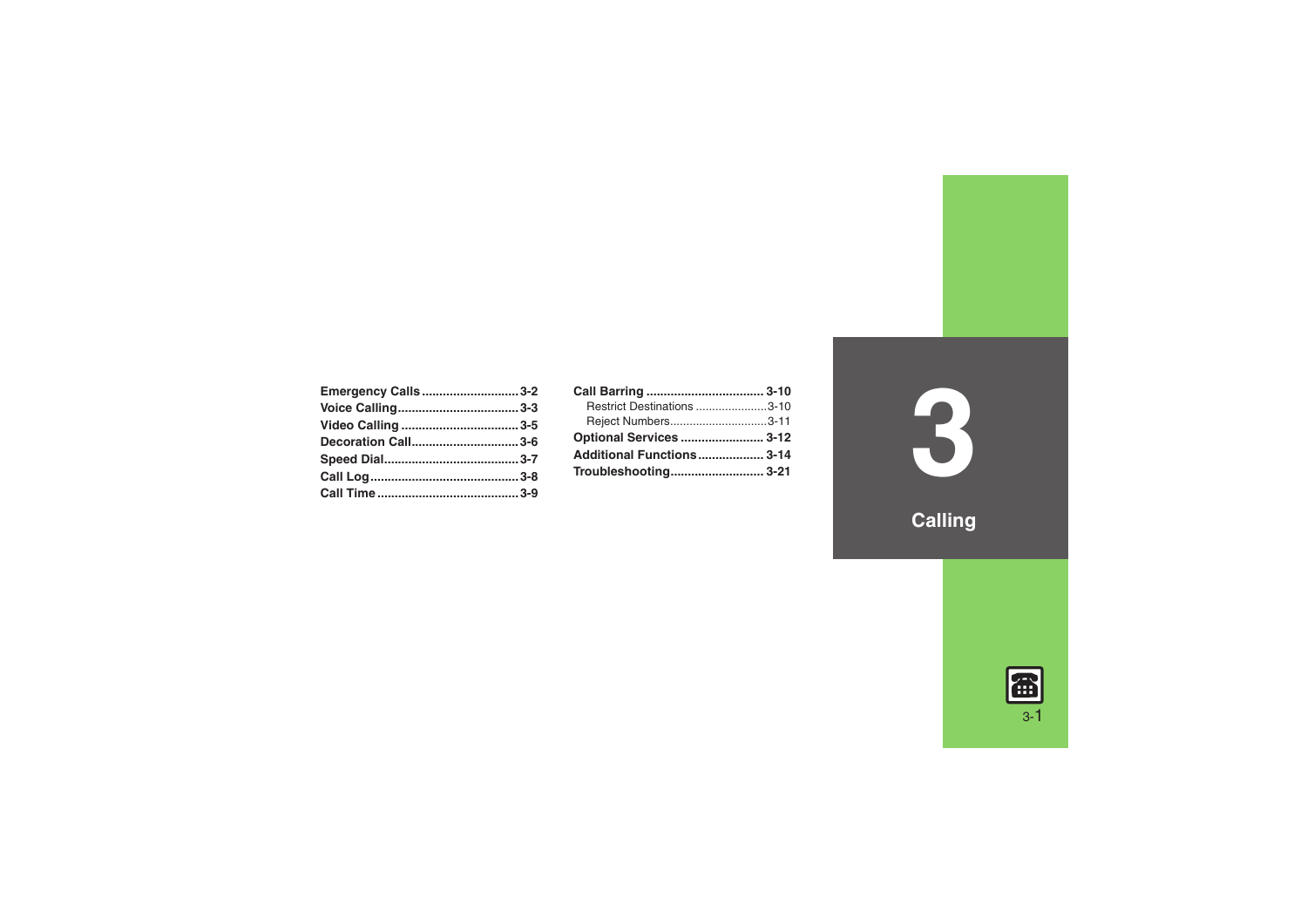### <span id="page-1-0"></span>**Emergency Calls**

Your location is automatically reported to the corresponding agency (police, etc.) when you place emergency calls (110, 119 or 118) with SoftBank 3G handsets.

- (Emergency Location Report)
- 935SH reports Location Information based on positioning signals from radio stations.
- . Registration/transmission fees do not apply.
- . Positioning accuracy is affected by location/signal conditions. Always provide your location and purpose on the phone.
- . Location Information is not reported when emergency calls are placed without Caller ID (such as when the number is prefixed with *184*). However, the corresponding agency may obtain your Location Information in a life threatening situation.
- . Location Information is not reported during international roaming.

### **Handset Restrictions & Emergency Calls**

Emergency calls are possible even while some handset restrictions are active.

| <b>Active Restriction</b> | <b>Emergency Calls</b> |  |
|---------------------------|------------------------|--|
| <b>Function Lock</b>      | Possible               |  |
| <b>Outgoing Calls</b>     |                        |  |
| <b>Offline Mode</b>       |                        |  |
| <b>Keypad Lock</b>        | Restricted             |  |
| <b>PIN Entry</b>          |                        |  |

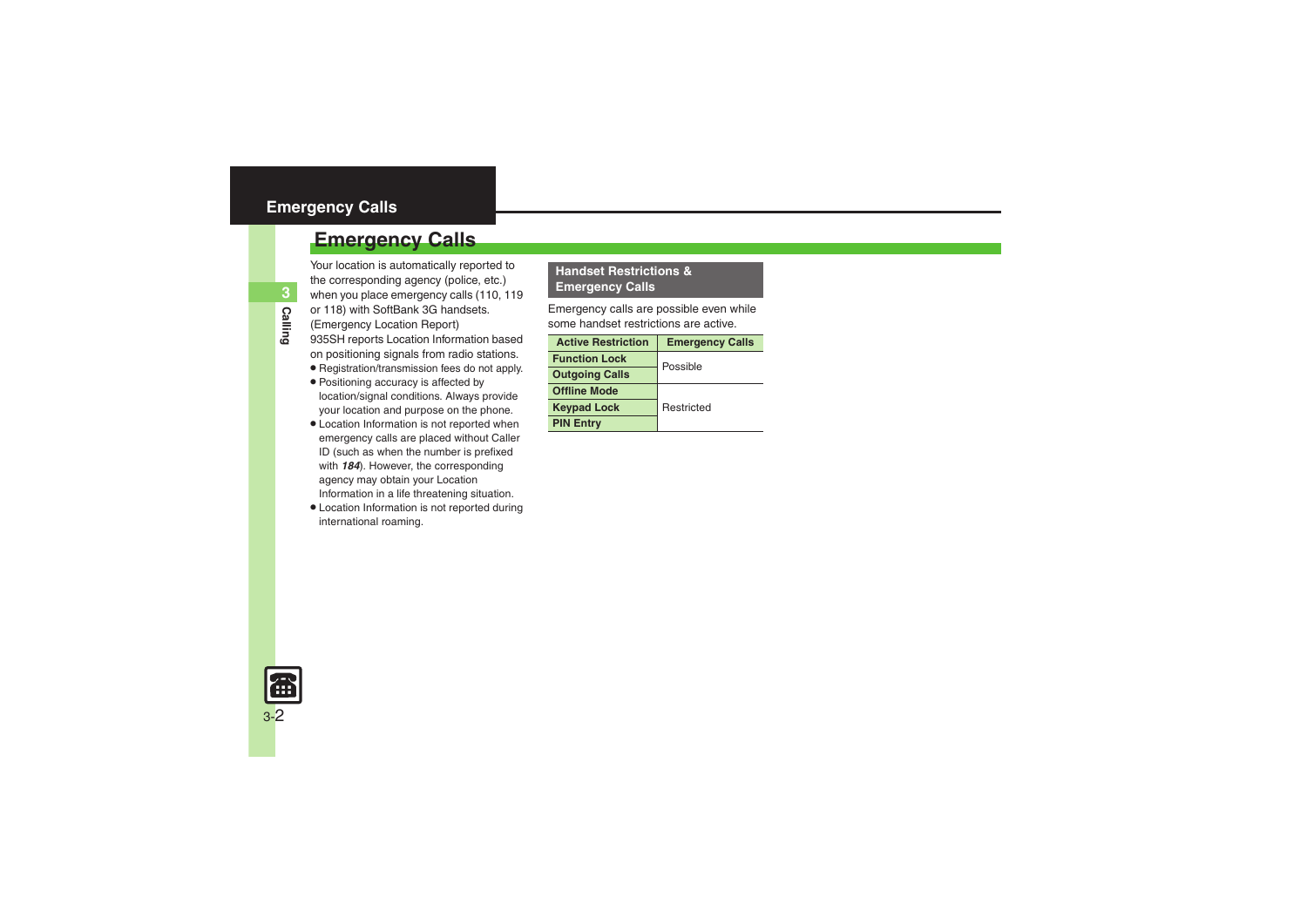**Calling 3**

Calling

## **Voice Calling**

### <span id="page-2-2"></span>**Answering a Voice Call**

Incoming Call window opens for a call.



### <span id="page-2-1"></span>**Placing a Voice Call**

# 1**Enter phone number with area code**

 $\bullet$  To correct entry, use  $\odot$  to place cursor under the digit and press  $\mathbb{R}$ . To delete the digits above and after the cursor, Long Press



. Wait for connection.





**Specifying Line in Dual Mode** After **1**, ● **Select Line(Voice)** ◆ % S **Select line**  S%

### **Enter phone number with**  $\blacktriangleright$   $\circledcirc$  $2$  *Int'l Call*  $\rightarrow$   $\odot$  $Int'$   $1$   $Call$ **TTI 日本(JPN) 匣 イギリス(GBR)** ■イタリア(ITA)  $\bullet$  Select country  $\bullet$   $\bullet$   $\circ$ . Handset dials the number.  $\boldsymbol{\Theta}$ **<b><u>O</u>**  $\rightarrow$  Call ends

<span id="page-2-0"></span>**Placing an International Call**

**Calling Unlisted Countries In** *S*, *Enter Code*  $\blacktriangleright$  **● Enter country code**  $\blacktriangleright$  $\textcircled{\tiny{\bullet}}$  $\blacktriangleright$  $\textcircled{\tiny{\bullet}}$ 

### **Advanced**

b O[Rejecting calls](#page-13-1) O[Placing calls on hold](#page-13-2) C[Answering with Headphones](#page-13-3) C[Adjusting Earpiece Volume](#page-14-0) C[Sending/blocking Caller ID](#page-14-1) CMuting Microphone **• [Recording caller voice](#page-15-0) • [Opening messages](#page-15-1) (And more on [P.3-14](#page-13-1) - [3-16](#page-15-1))** 



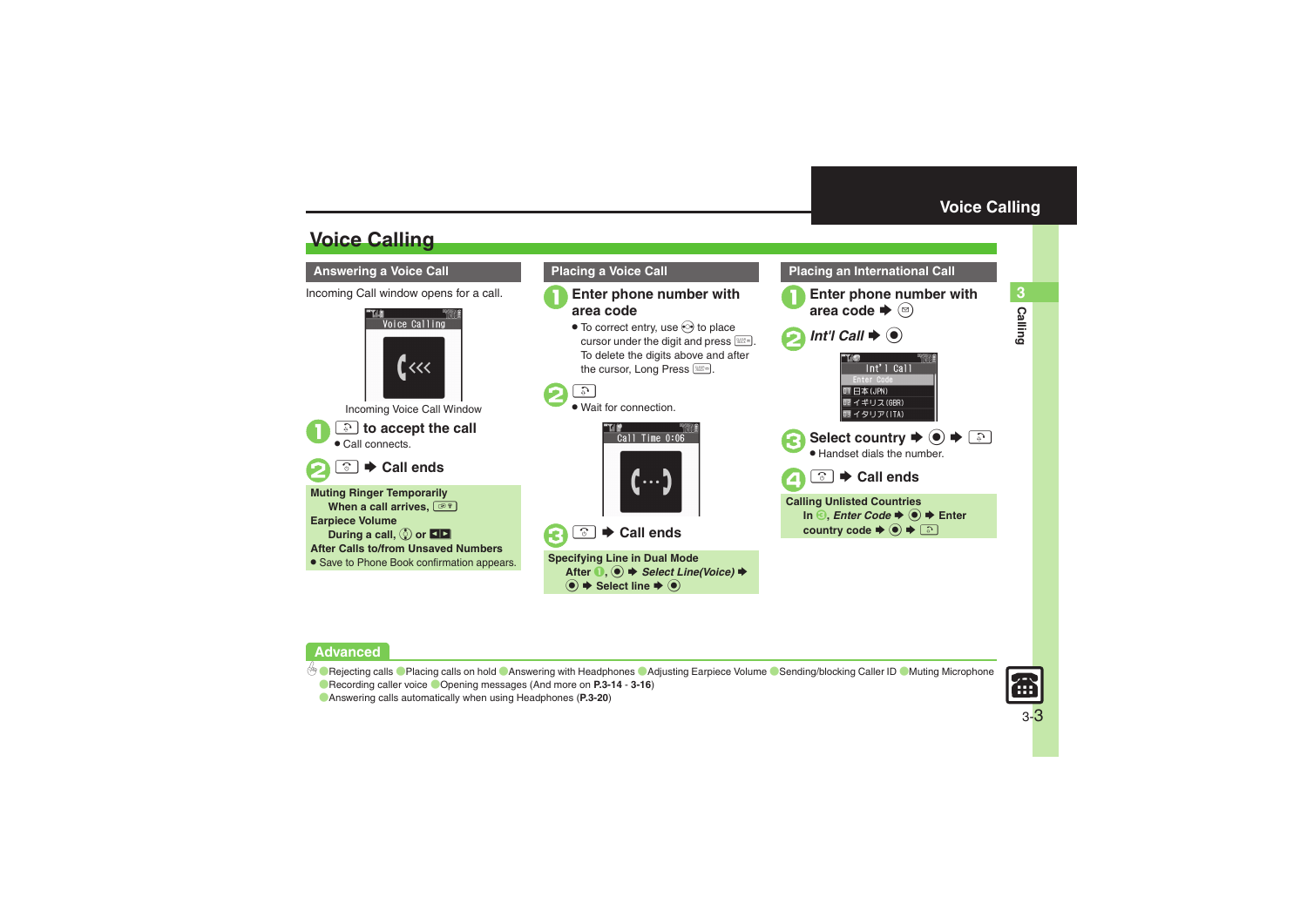#### **Voice Calling**

### **Placing Calls while Abroad**

See below to place a call to Japan from abroad. Apply for Global Roaming beforehand. See SoftBank Mobile Website for details: http://mb.softbank.jp/en/global\_services/ Access roaming area/rate information or print it out to carry with you while traveling abroad.

**Enter phone number with** area code  $\blacktriangleright$   $\textcircled{\scriptsize{\textsf{B}}}$ 

*Int'l Call*  $\rightarrow$  **◎**  $\rightarrow$   $H\text{*}$  *A*(*JPN*)  $\blacktriangleright$  (e)  $\blacktriangleright$  [a]

. Handset dials the number.

### 3"S **Call ends**

#### **Calling SoftBank Handsets**

- In  $\Theta$ , always select  $H$ 本(JPN).
- **Calling Landlines & Mobiles within the Same Country**
- . Perform steps in "Placing a Voice Call" on **[P.3-3](#page-2-1)**.

### **Calls Overseas**

. Calling may not be possible outside Japan. Connections depend on available network, signal strength, and handset settings.

### **Answer Phone**

Record caller messages on handset. Answer Phone cannot be used when handset is off or out-of-range. Use Voicemail to record caller messages when Answer Phone is not available.





**Canceling Answer Phone** \$ **(Long) Answering Calls while Recording**  $\Box$ 

No message will be recorded.



### **Advanced**



3-4

0([Recording caller messages](#page-13-4) ([Changing ring time](#page-13-5) ([Sampling outgoing message](#page-13-6) ([Muting Earpiece](#page-13-7) (**[P.3-14](#page-13-7)**) **[Placing calls by entering country code directly](#page-14-3) [Adding a country code automatically when placing calls](#page-14-4) [Adding/changing/deleting country codes](#page-14-5)** (And more on **[P.3-15](#page-14-5)**)

**Calling**

**3**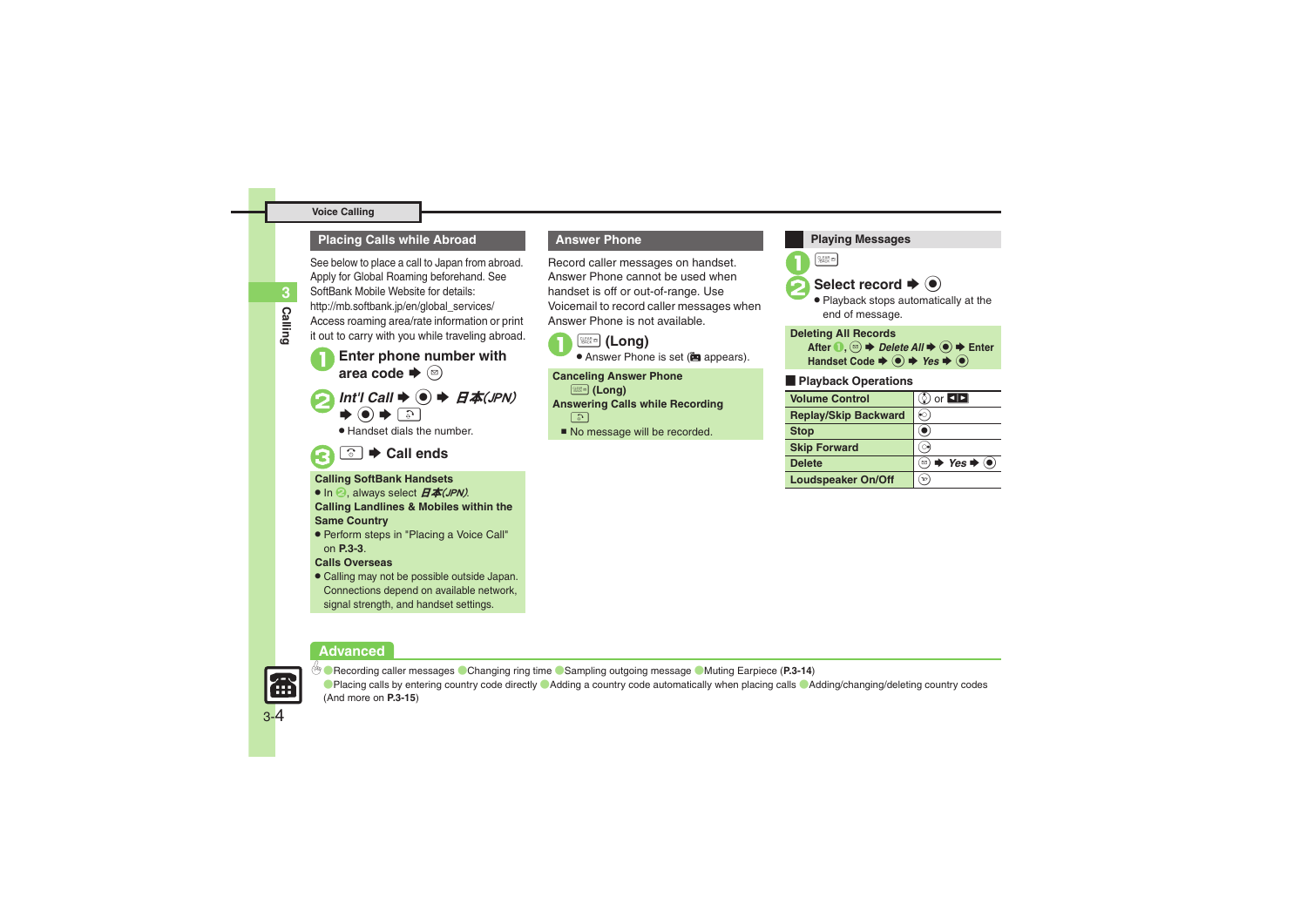## **Video Calling**

View the other party's image or send an Outgoing Image to compatible handsets. Handle Video Calls like Voice Calls. This page describes functions/operations unique to Video Call.

### **Window Description**



### **Important Video Call Usage Notes**

- If both parties are using handset models without internal cameras, Video Call cannot be used as intended.
- If both parties are not using the same Video Call system, call may be interrupted. (Video Call charges apply.)
- . Video Calls cannot be placed while TV is active.

### **Advanced**

0([Answering Video Calls automatically](#page-13-8) (And more on **[P.3-14](#page-13-8)**)

**[Adjusting Outgoing Image brightness](#page-15-2) [Sending External Camera image when initiating Video Calls](#page-19-1) C [Disabling Loudspeaker for Video Calls](#page-19-2) C Muting** [Microphone when initiating Video Calls](#page-19-3) (And more on **[P.3-16](#page-15-2)** - **[3-20](#page-19-3)**)



Incoming Call window opens for a call.



Incoming Video Call Window

### ! **to accept the call**

 $\mathbf 0$ 

 $\boldsymbol{\Theta}$ 

. Alternative Image is sent. (Video Call charges apply to the caller.)

#### $\boxed{\mathbf{\hat{c}}}$  $\rightarrow$  **Call ends**

**Answering with External Camera Image** [Incoming Video Call Window] **● ◆** *No*  $\blacklozenge$ 

[ **Engaged Video Call Operations**

| <b>Toggle View</b>        |                                                                                                         |
|---------------------------|---------------------------------------------------------------------------------------------------------|
| Toggle Outgoing Image (0) |                                                                                                         |
| <b>Open Help</b>          | <b><sup><b></b></sup> <math>\Rightarrow</math> Help <math>\Rightarrow</math> (<math>\bullet</math>)</b> |

### <span id="page-4-0"></span>**Placing a Video Call**





. Call is accepted and image appears.



**Specifying Line in Dual Mode** After **1**, *Select Line(Video)* → <sup>●</sup> →

**Select line**  $\blacklozenge$  $\textcircled{\scriptsize{}}$ 

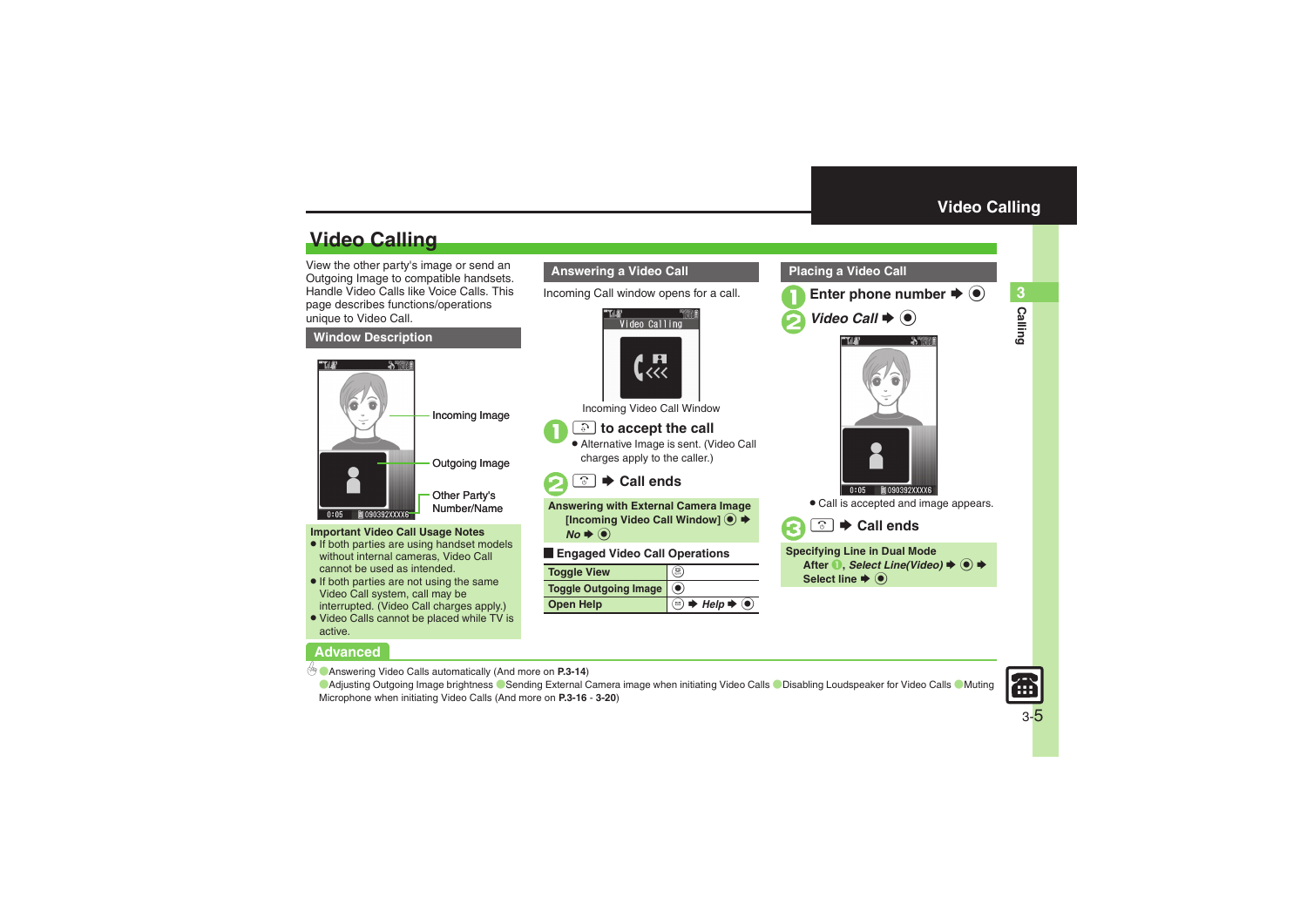### <span id="page-5-0"></span>**Decoration Call**

**Calling**

**3**

### **Decoration Call**

Show decorative message in incoming call windows on recipient's handset.

- . Available without a separate contract.
- . Recipient's handset must be Decoration Call-compatible.
- Charges apply to the caller when Decoration Call is placed successfully.

### **Answering a Decoration Call**

Incoming Call window opens for a call.



Incoming Decoration Call Window

If Softkeys do not appear, handle incoming Decoration Call like any other call.







 Open/save Decoration Call files from received call records.

#### **Note**

• Decoration Call file may not play depending on recipient handset settings.

Follow these steps to place a Decoration Call by entering a phone number:





*Deco. Call File*  $\blacklozenge$   $\blacklozenge$ 

*Deco. Call Folder*  $\rightarrow$  <sup>●</sup>)  $\rightarrow$ 



 $\bullet$  To check selected file, press  $\circledcirc$ .







### **Placing a Decoration Call <b>Placing Your First Decoration Call**

- A confirmation appears. Follow onscreen instructions.
	- To show confirmation next time as well, press  $\circledcirc$  ( $\Box$ ).

### **Placing Decoration Video Calls**

After  $\odot$ , *Call Type*  $\rightarrow$   $\odot$   $\rightarrow$  *Video*  $Call \blacktriangleright @ \blacktriangleright @$ 





© [Creating Decoration Call files](#page-15-3) Caditing Decoration Call files C[Saving received Decoration Call files](#page-15-5) C[Restricting incoming/outgoing Decoration Calls](#page-15-6) CHiding [incoming Decoration Call window](#page-15-7) ([Using mobile camera to create Decoration Call files](#page-16-0) ([Showing options upon Decoration Call failure](#page-16-1) (**[P.3-16](#page-15-3)** - **[3-17](#page-16-1)**)

3-6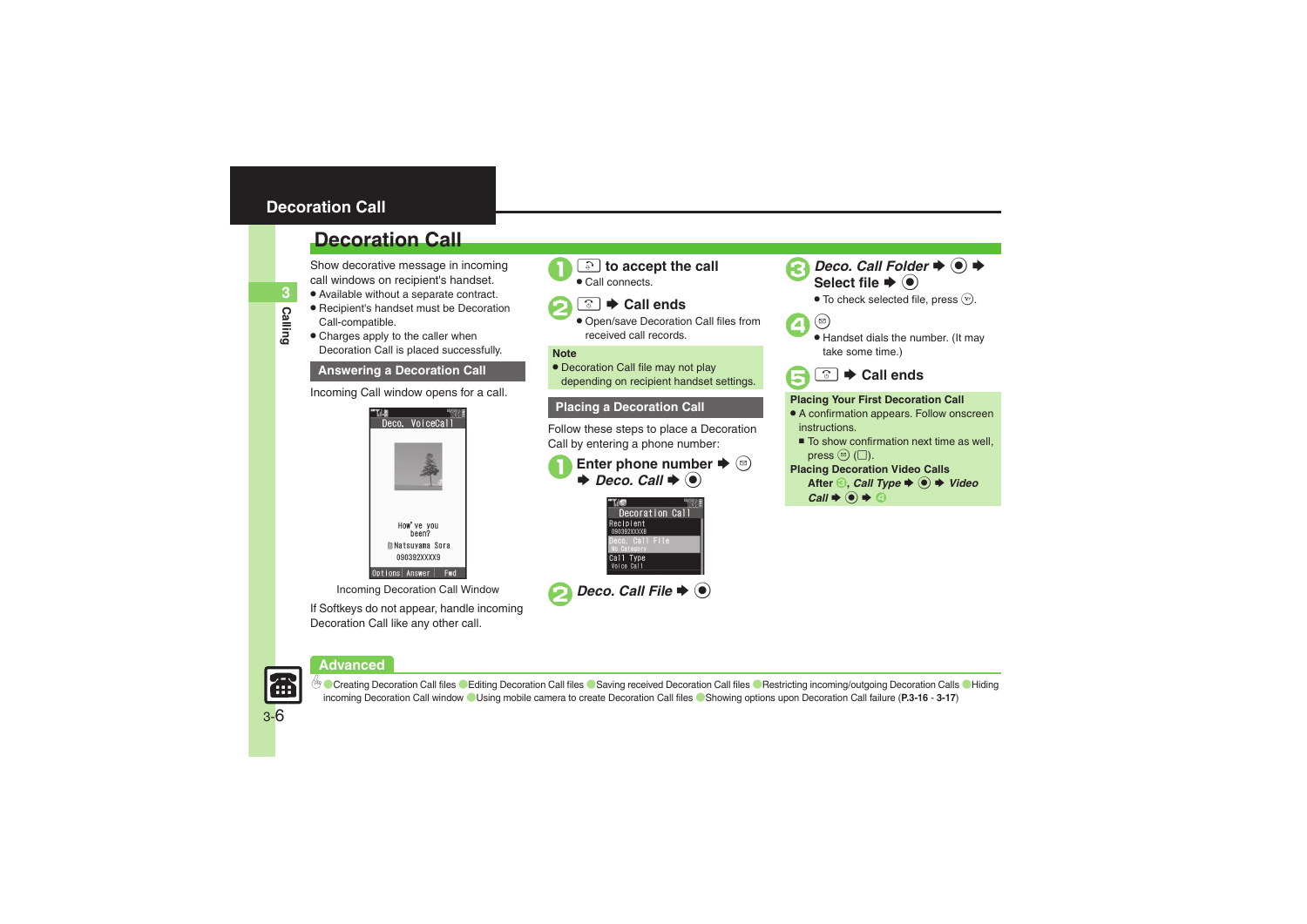**Calling 3**

**Calling** 

### **Speed Dial**

### **Saving Phone Numbers**

Save phone numbers to Speed Dial/Mail list for easy dialing.

 $\mathbf 0$  $\odot \bullet$  Phone  $\bullet$   $\odot$ **2** Speed Dial/Mail  $\blacktriangleright$  <sup>0</sup> Select number  $\rightarrow$  <sup>O</sup> Select entry  $\blacklozenge$ ▲ Select phone number **→** ●



. Select mail address prompt appears. To save mail address for easy messaging, select one and press (e). (Omit 3.)





**<del>⊙</del>**  $\blacktriangleright$  **Saved** 

. To save additional phone numbers, repeat  $\Theta$  -  $\Theta$ .  $\overline{6}$  -  $\overline{6}$ .

**Using Headphones for Speed Dial** • Save a phone number to **I**.

**Canceling Speed Dial Entries**

- **In ☉, select entry**  $\blacklozenge$  **֎** *Remove Selected* or *Remove All*  $\blacklozenge$  **O**  $\blacktriangleright$  *Yes*  $\blacktriangleright$   $\odot$
- Omit entry selection step when canceling all entries.

<span id="page-6-0"></span>

Press Call Button until a beep sounds.

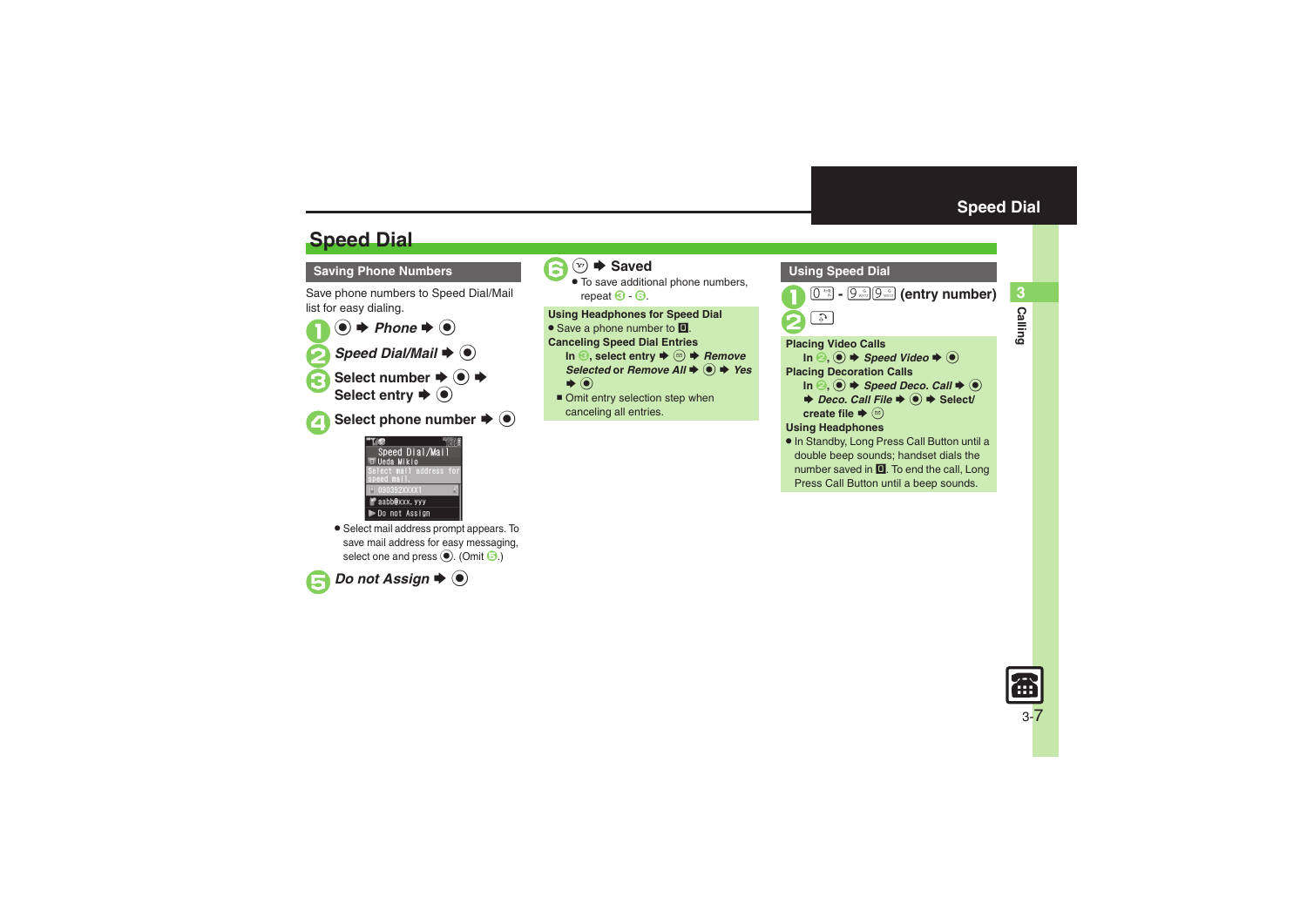### <span id="page-7-0"></span>**Call Log**

### **Call Log**

 $\mathcal{L}_3$ 

- $Call$   $0q$ **Chains** Kondo Koichi<br>xx/xx/xx 12:00 **L** 090392XXXX7 XX/XX/XX 11:58
- $\bullet$  All Calls opens; press  $\odot$  to open Dialed Numbers, Dialed Ranking and then Received Calls.





 Open Decoration Call record and press  $\circledcirc$  for the corresponding file.

**When the Same Number is Dialed More than Once Using the Same Call Option**

• Only the last record appears. (All records appear for S! Circle Talk and Decoration Call.)

**Advanced**



**<sup>6</sup>** [Dialing from records](#page-16-2) Csending messages from records Csaving Phone Book entries from records Chacing Decoration Calls from records CInitiating S! [Circle Talk from records](#page-16-6) (And more on **[P.3-17](#page-16-2)**)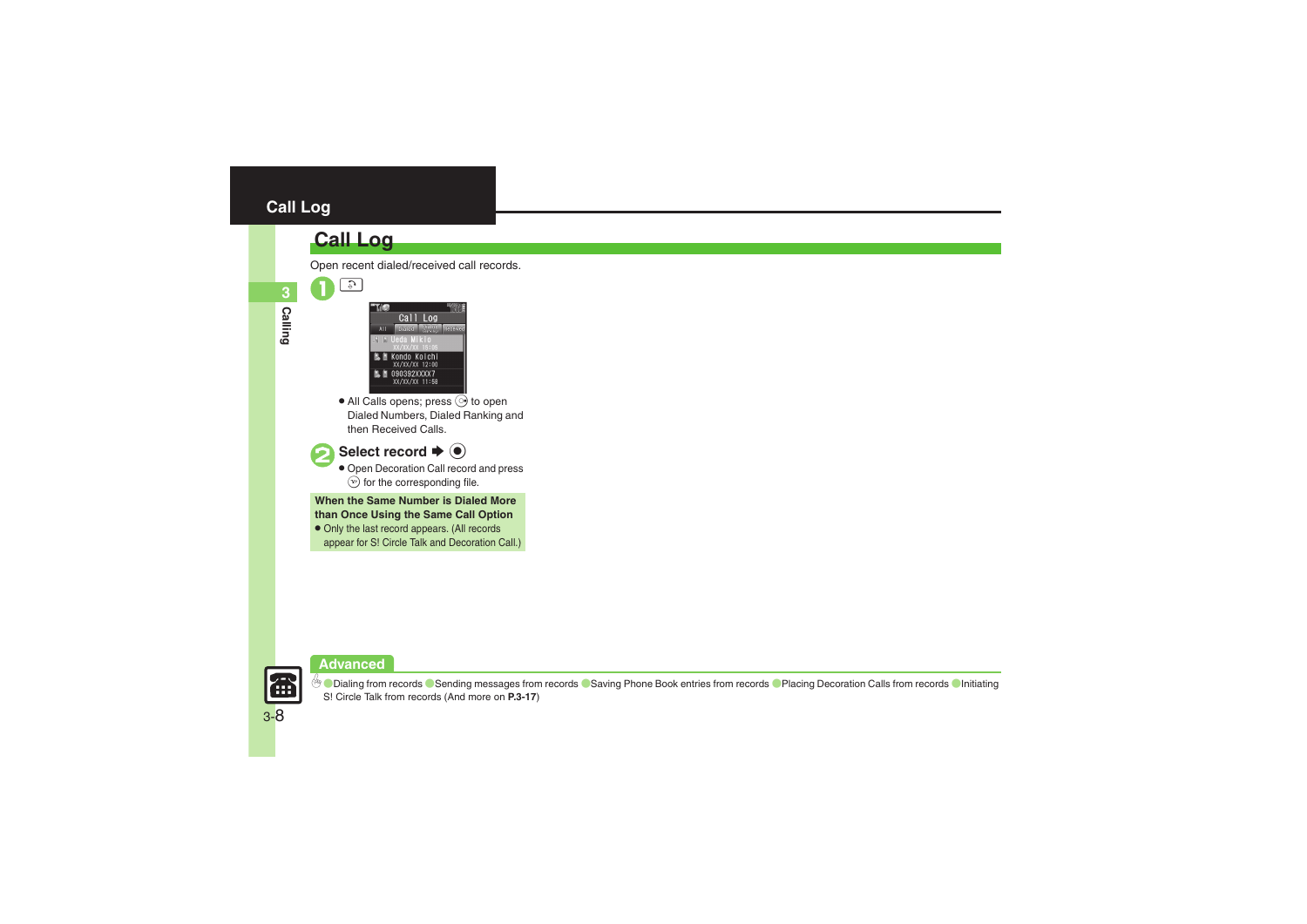### **Call Time**

**Advanced**

Check estimated time of the most recent call and all calls.



<span id="page-8-0"></span>

**6** [Setting handset to beep during Voice Calls](#page-16-7) [Checking packet transmission volume](#page-17-0) C[Resetting Data Counter](#page-17-1) (And more on [P.3-17](#page-16-7) - [3-18](#page-17-1))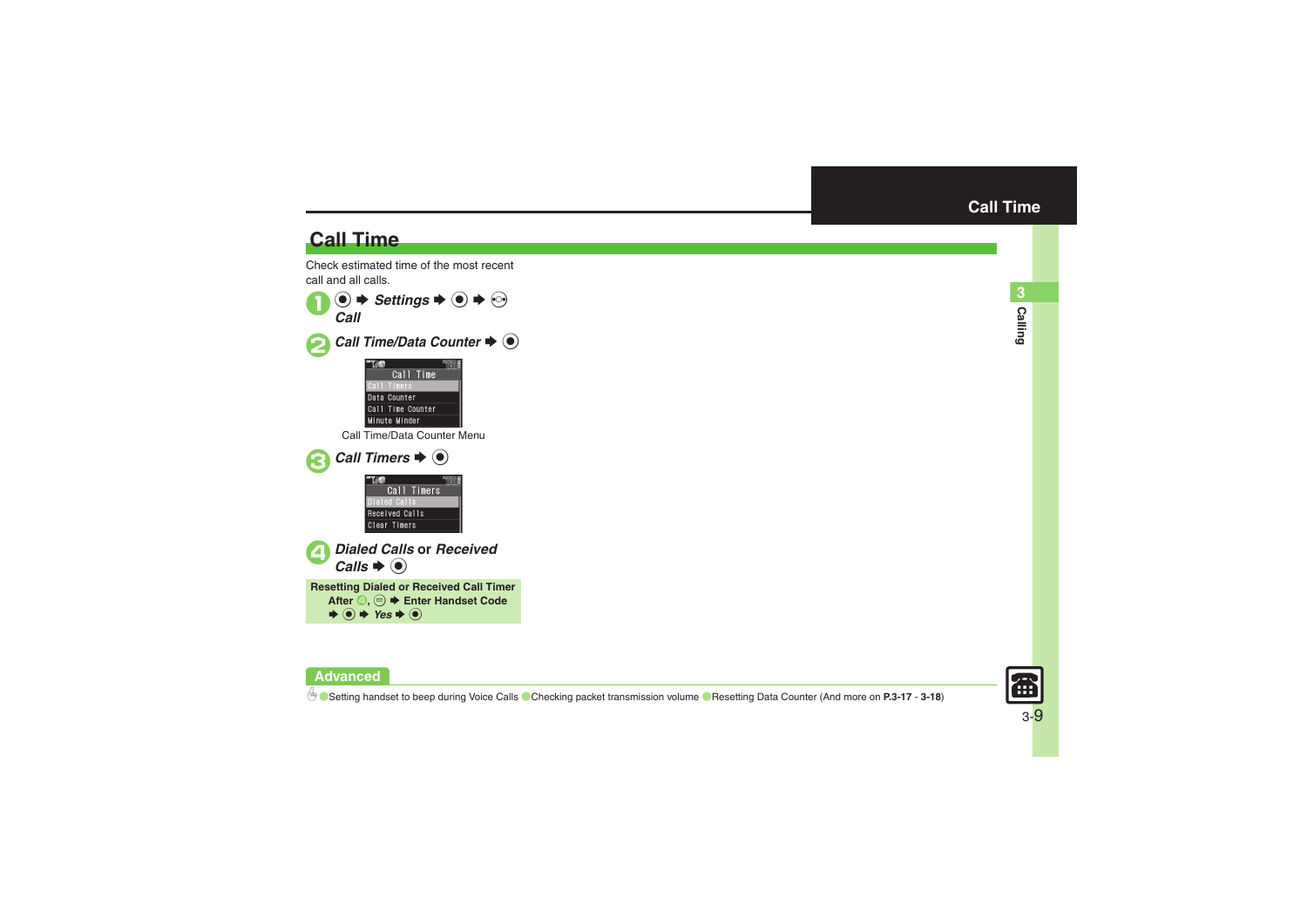### <span id="page-9-1"></span><span id="page-9-0"></span>**Restrict Destinations**

Allow calls to numbers saved in Phone Book or Permitted List only.





**Advanced**

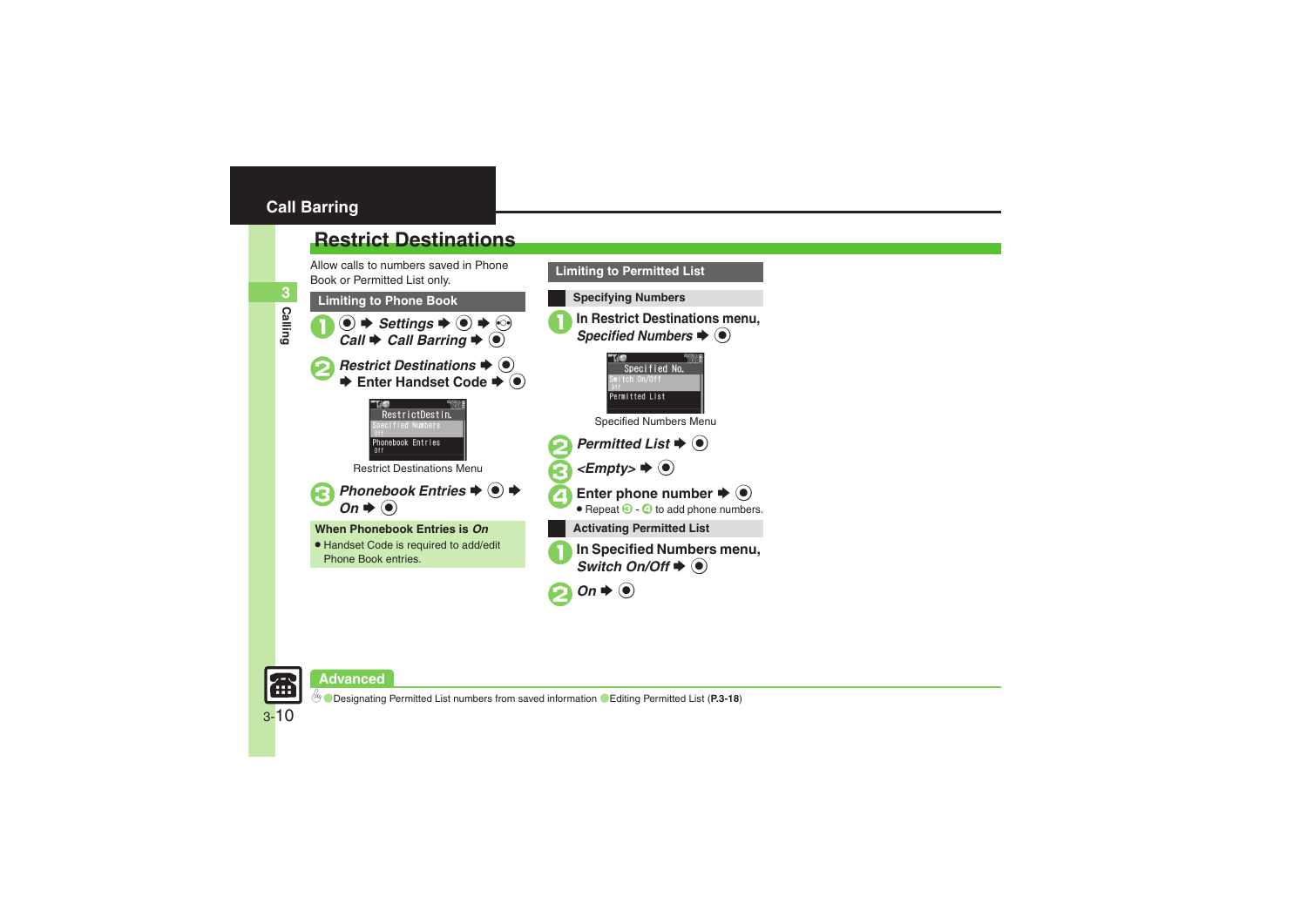### <span id="page-10-0"></span>**Reject Numbers**

Reject calls from specified/unsaved numbers or calls without Caller ID.**Rejecting Specified Numbers Specifying Numbers**  $\mathbf 0$  $\circledcirc$   $\Rightarrow$  *Settings*  $\Rightarrow$   $\circledcirc$   $\Rightarrow$   $\circledcirc$ *Call*  $\rightarrow$  *Call Barring*  $\rightarrow$  <sup>●</sup> **2** Reject Numbers **→ 0** → **Enter Handset Code**  $\blacklozenge$ **Reject Numbers** ecified Numbers Except Phonebook Entr...  $n +$ Withheld Record on Call Log Record

Reject Numbers Menu



### **Rejecting Unsaved Numbers**





### **Rejecting Withheld Caller ID**

Calls from public phones or with undisplayable Caller ID are also rejected.

**In Reject Numbers menu,**  $\blacktriangleright$   $\textcircled{\scriptsize{}}$ 

**Advanced**

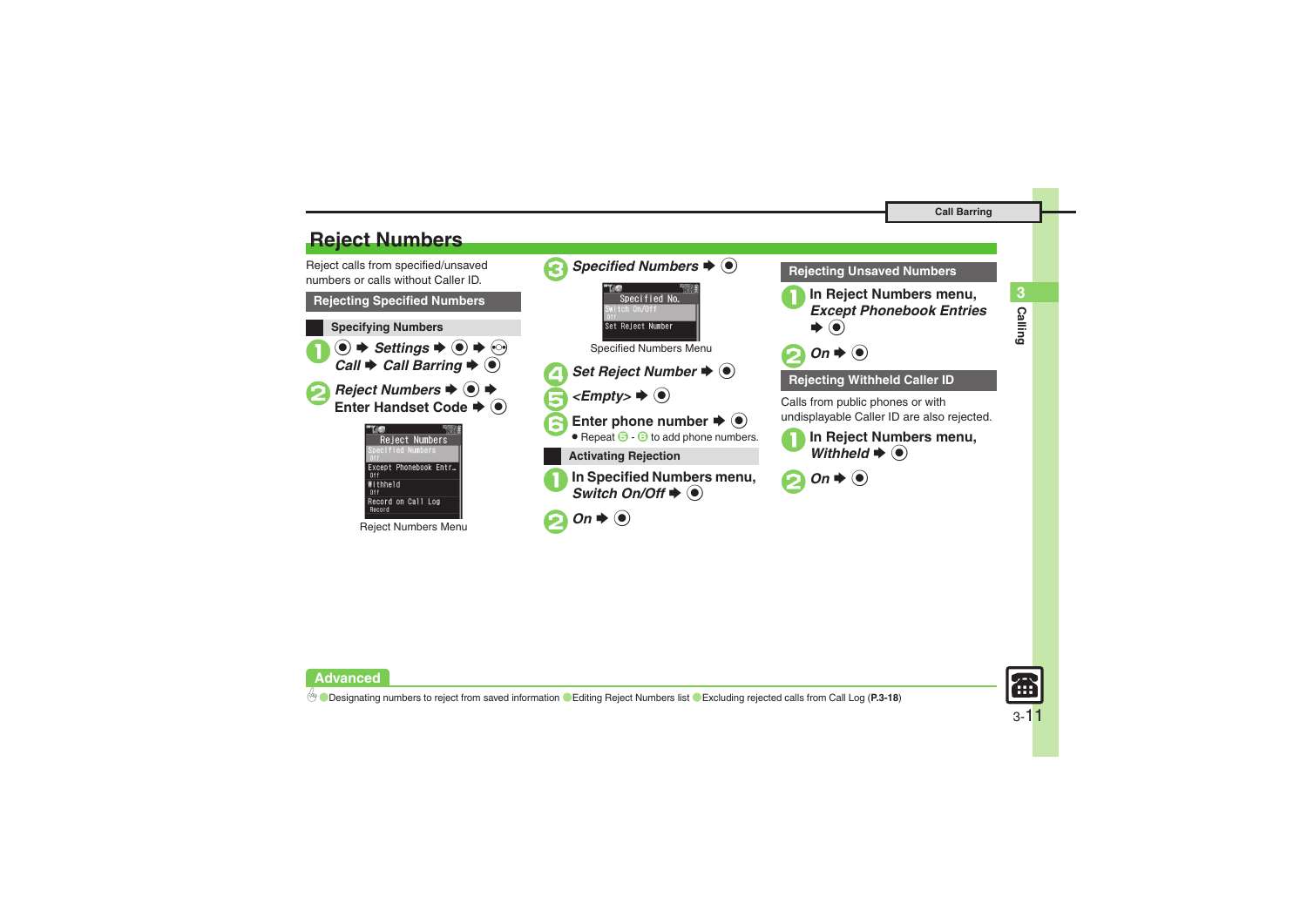### <span id="page-11-0"></span>**Optional Services**

Call Forwarding and Voicemail can only be set simultaneously when Call

| ā | Call<br>Forwardi |
|---|------------------|
|   | <b>Voicema</b>   |
|   | Call             |

**3**

| Forwarding is set to Video Calls. |                                                                                                              |  |
|-----------------------------------|--------------------------------------------------------------------------------------------------------------|--|
| Call<br><b>Forwarding</b>         | Automatically divert all or all<br>unanswered incoming calls to<br>another preset phone number               |  |
| <b>Voicemail</b>                  | Redirect all or unanswered<br>calls to Voicemail Center:<br>access messages from<br>handset/touchtone phones |  |
| Call<br><b>Waiting</b>            | Answer incoming calls or<br>open another line during a call                                                  |  |
| Group<br>Calling <sup>®</sup>     | Switch between open lines<br>or connect multiple lines at<br>once for teleconferencing                       |  |
| <b>Caller ID</b>                  | Show or hide your own<br>number when placing calls                                                           |  |
| <b>Call Barring</b>               | Restrict incoming/outgoing<br>calls depending on conditions                                                  |  |

\*A separate contract is required.

### **Initiating Call Forwarding**

Follow these steps to divert calls to a phone number saved in Phone Book after selected ring time (*No Answer* set):



Select call type  $\Rightarrow$   $\bullet$ *No Answer*  $\blacklozenge$   $\odot$ 

> Forward to **FPhone Book Me Enter Number**

oice/Video Calls Voice Calls Video Calls

**Phone Book**  $\Rightarrow$  **Select** entry  $\Rightarrow$  **(e)** Select phone number  $\blacktriangleright$   $\blacklozenge$  $\bullet$  Omit  $\bullet$  if only one number is saved. 8 Q Select ring time  $\blacktriangleright$   $\blacklozenge$ **Diverting Calls without Handset Response**  $\Box$  **In**  $\odot$ **, Always**  $\blacklozenge$   $\odot$   $\blacklozenge$   $\odot$   $\odot$   $\odot$ **Entering Forwarding Number Directly In ∂,** *Enter Number* $\rightarrow$ *●* **<b>Enter phone number**  $\Rightarrow$  $\circledcirc$  $\Rightarrow$  **Select ring** time  $\blacklozenge$   $\textcircled{\scriptsize\bullet}$ 

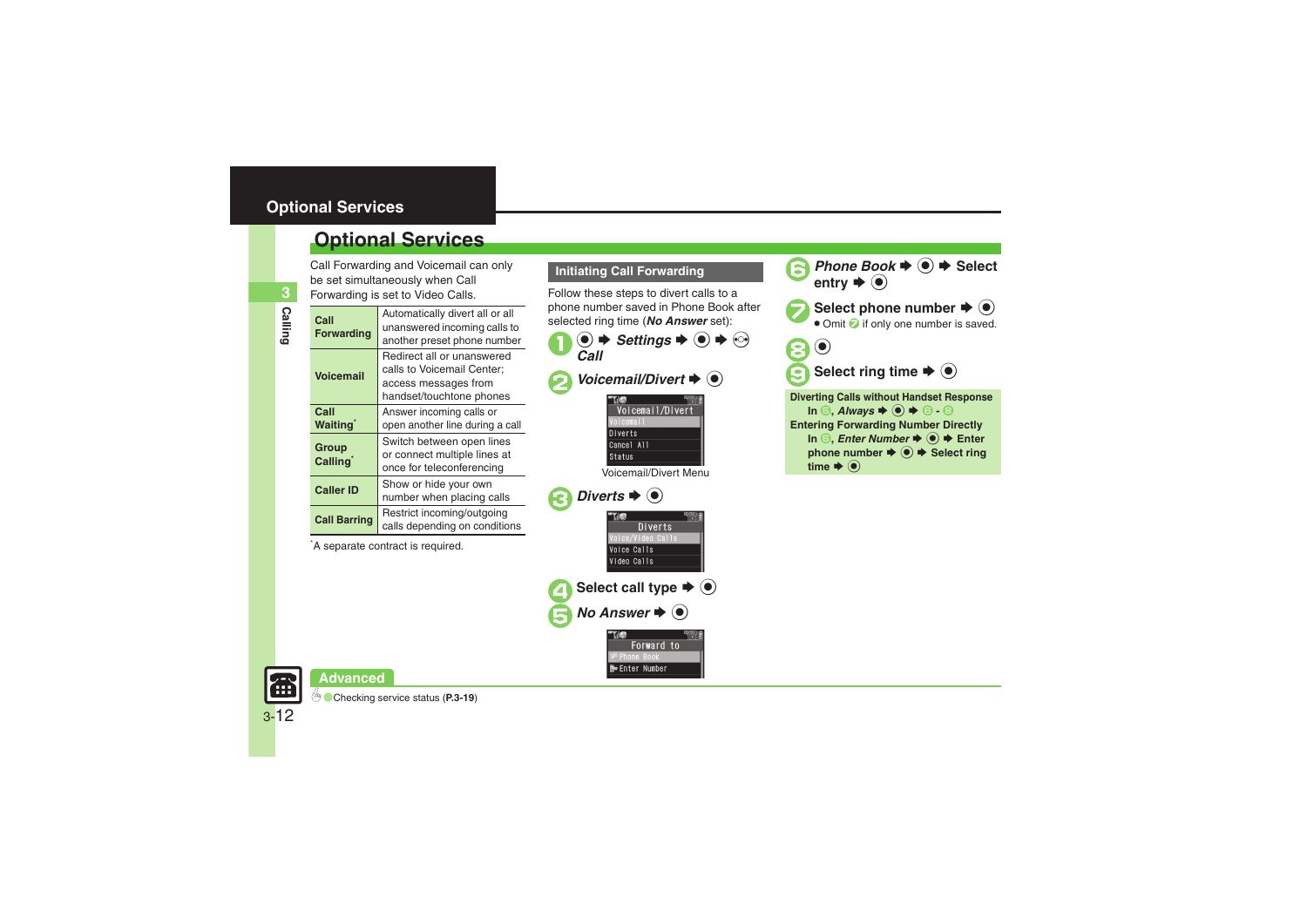**Calling 3**

**Calling** 



b **[Activating Call Waiting](#page-18-1) [Talking on multiple lines simultaneously](#page-18-2) C[Setting/canceling outgoing call restriction](#page-18-3) CSetting/canceling incoming call** [restriction](#page-19-4) (And more on **[P.3-19](#page-18-1)** - **[3-20](#page-19-4)**)

3-13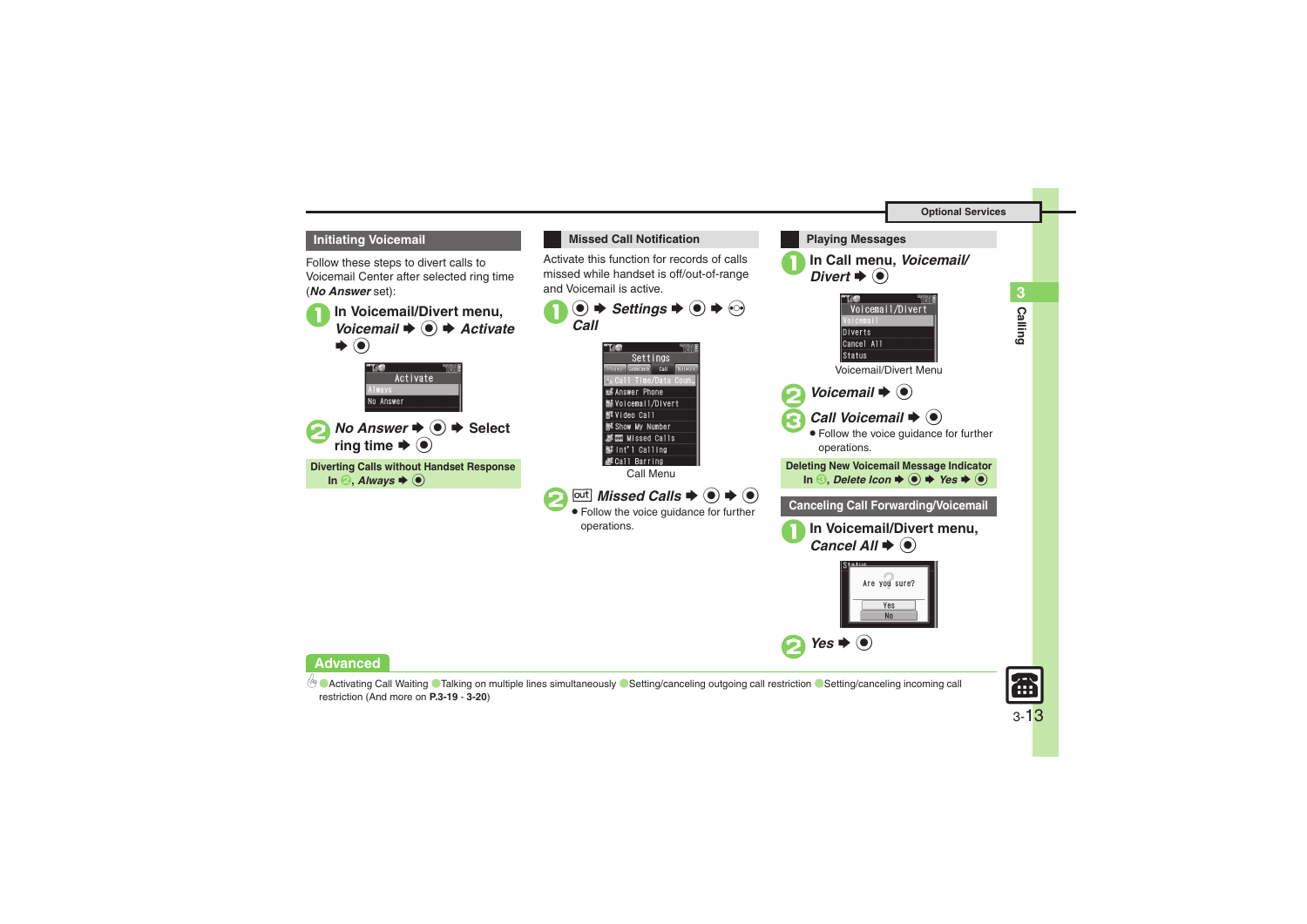<span id="page-13-4"></span><span id="page-13-3"></span><span id="page-13-2"></span><span id="page-13-1"></span><span id="page-13-0"></span>

|                         | <b>Receiving a Call</b>             |                                                                                                                                                                                                                                                                                                                                                                                   |                            | Remote Monitor (Video Call)                                                                                                                                                                                                                                                                                                                                                                                                                                             |  |
|-------------------------|-------------------------------------|-----------------------------------------------------------------------------------------------------------------------------------------------------------------------------------------------------------------------------------------------------------------------------------------------------------------------------------------------------------------------------------|----------------------------|-------------------------------------------------------------------------------------------------------------------------------------------------------------------------------------------------------------------------------------------------------------------------------------------------------------------------------------------------------------------------------------------------------------------------------------------------------------------------|--|
|                         | Handling Incoming Calls             |                                                                                                                                                                                                                                                                                                                                                                                   |                            | Start Here $\odot$ $\Rightarrow$ Settings $\Rightarrow$ $\odot$ $\Rightarrow$ $\odot$ Call $\Rightarrow$<br>Video Call $\Rightarrow$ ( $\bullet$ ) $\Rightarrow$ Remote Monitor $\Rightarrow$ ( $\bullet$ ) $\Rightarrow$                                                                                                                                                                                                                                               |  |
| $\mathbf{3}$<br>Calling | <b>Rejecting calls</b>              | <b>Voice Call</b><br>When a call arrives, $\circledcirc$ $\blacktriangleright$ <i>Reject</i> $\blacktriangleright$ $\circledcirc$<br><b>Video Call</b><br>When a call arrives, $\mathcal{L}$                                                                                                                                                                                      |                            | Enter Handset Code $\Rightarrow$ $\circledast$ $\Rightarrow$ See below<br><b>Saving Numbers from Phone Book</b><br>Auto Answer List $\blacklozenge$ $\blacklozenge$ $\div$ <empty> <math>\blacktriangleright</math> <math>\textcircled{\scriptsize{\textcircled{\#}}}</math><br/>Change <math>\Rightarrow</math> <math>\circledcirc</math> <math>\Rightarrow</math> From Phone Book <math>\Rightarrow</math> <math>\circledcirc</math> <math>\Rightarrow</math></empty> |  |
|                         | Placing calls on hold               | When a call arrives, $\boxed{\circ}$<br>• Press a to answer the call on hold.                                                                                                                                                                                                                                                                                                     | <b>Answering Video</b>     | Select entry $\Rightarrow$ ( $\bullet$ ) $\Rightarrow$ Select phone number $\Rightarrow$<br>. To enter a phone number directly, select <empty<br>and press <math>(•)</math>.</empty<br>                                                                                                                                                                                                                                                                                 |  |
|                         | Answering with<br><b>Headphones</b> | When a call arrives, Long Press Call Button<br>. To end the call, Long Press Call Button.                                                                                                                                                                                                                                                                                         | <b>Calls automatically</b> | <b>Saving Numbers from Call Log</b><br>Auto Answer List $\blacklozenge \odot \blacklozenge$ <empty><math>\blacktriangleright \odot \blacktriangleright</math></empty>                                                                                                                                                                                                                                                                                                   |  |
|                         | <b>Answer Phone</b>                 |                                                                                                                                                                                                                                                                                                                                                                                   |                            | Change $\Rightarrow$ $\circledcirc$ $\Rightarrow$ From Call Log $\Rightarrow$ $\circledcirc$ $\Rightarrow$ Sele                                                                                                                                                                                                                                                                                                                                                         |  |
|                         | <b>Recording caller</b><br>messages | When a Voice Call arrives, $\circledcirc$ $\blacktriangleright$ Record<br>Message $\bullet$ ( $\bullet$ )                                                                                                                                                                                                                                                                         |                            | $record \rightarrow \bullet$<br><b>Activating Remote Monitor</b>                                                                                                                                                                                                                                                                                                                                                                                                        |  |
|                         | <b>Changing ring time</b>           | $\bullet$ $\Rightarrow$ Settings $\Rightarrow$ $\bullet$ $\Rightarrow$ Call $\Rightarrow$ Answer Phone<br>$\bullet$ $\rightarrow$ Answer Time $\rightarrow$ $\bullet$ $\rightarrow$ Enter time $\rightarrow$ $\bullet$                                                                                                                                                            |                            | Switch On/Off $\Rightarrow$ ( $\bullet$ ) $\Rightarrow$ On $\Rightarrow$ ( $\bullet$ ) $\Rightarrow$ ( $\bullet$ )<br>• A tone sounds for calls answered via Remote                                                                                                                                                                                                                                                                                                     |  |
|                         | <b>Sampling outgoing</b><br>message | $\bullet$ $\bullet$ Settings $\bullet$ $\bullet$ $\bullet$ Call $\bullet$ Answer<br>Phone $\Rightarrow$ $\bullet$ $\Rightarrow$ Outgoing Message $\Rightarrow$ $\bullet$                                                                                                                                                                                                          |                            | Monitor. (Tone and volume are fixed.)<br>• Remote Monitor is effective only when handset is op<br>Start Here $\odot$ $\Rightarrow$ Settings $\Rightarrow$ $\odot$ $\Rightarrow$ $\odot$ Call $\Rightarrow$                                                                                                                                                                                                                                                              |  |
|                         | <b>Muting Earpiece</b>              | • Press <b>With</b> to stop playback.<br>$\textcircled{\textbullet}$ $\blacktriangleright$ Settings $\blacktriangleright$ $\textcircled{\textbullet}$ $\blacktriangleright$ $\textcircled{\textcirc}$ Call $\blacktriangleright$ Answer<br>Phone $\Rightarrow$ $\circledcirc$ $\Rightarrow$ Volume $\Rightarrow$ $\circledcirc$ $\Rightarrow$ Silent $\Rightarrow$ $\circledcirc$ | <b>Editing Auto</b>        | Video Call $\Rightarrow$ $\circledast$ $\Rightarrow$ Remote Monitor $\Rightarrow$ $\circledast$ $\Rightarrow$<br>Enter Handset Code → ● → Auto Answer L<br>$\Rightarrow$ ( $\bullet$ ) $\Rightarrow$ See below                                                                                                                                                                                                                                                          |  |
|                         |                                     |                                                                                                                                                                                                                                                                                                                                                                                   | <b>Answer List</b>         | <b>Editing Numbers</b>                                                                                                                                                                                                                                                                                                                                                                                                                                                  |  |

<span id="page-13-8"></span>

|                        | Enter Handset Code $\Rightarrow$ $\bullet$ $\Rightarrow$ See below                                                                                                                                                                                                                                                                                                                                                                                                                                                                                                                                                                                        |
|------------------------|-----------------------------------------------------------------------------------------------------------------------------------------------------------------------------------------------------------------------------------------------------------------------------------------------------------------------------------------------------------------------------------------------------------------------------------------------------------------------------------------------------------------------------------------------------------------------------------------------------------------------------------------------------------|
| <b>Answering Video</b> | <b>Saving Numbers from Phone Book</b><br>Auto Answer List $\blacktriangleright$ (0) $\blacktriangleright$ <empty> <math>\blacktriangleright</math> (2) <math>\blacktriangleright</math><br/>Change <math>\Rightarrow</math> (<math>\bullet</math>) <math>\Rightarrow</math> From Phone Book <math>\Rightarrow</math> (<math>\bullet</math>) <math>\Rightarrow</math><br/>Select entry <math>\Rightarrow</math> (<math>\bullet</math>) <math>\Rightarrow</math> Select phone number <math>\Rightarrow</math> (<math>\bullet</math>)<br/>• To enter a phone number directly, select &lt;<b>Empty</b>&gt;<br/>and press <math>\circledbullet</math>.</empty> |
| Calls automatically    | <b>Saving Numbers from Call Log</b><br>Auto Answer List $\blacklozenge$ $\blacklozenge$ <empty><math>\blacktriangleright</math> <math>\textcircled{\scriptsize{\textcircled{\small{}}}}</math><br/>Change <math>\Rightarrow</math> (<math>\bullet</math>) <math>\Rightarrow</math> From Call Log <math>\Rightarrow</math> (<math>\bullet</math>) <math>\Rightarrow</math> Select<br/><math>record \rightarrow \bullet</math></empty>                                                                                                                                                                                                                      |
|                        | <b>Activating Remote Monitor</b><br>Switch On/Off $\Rightarrow$ ( $\bullet$ ) $\Rightarrow$ On $\Rightarrow$ ( $\bullet$ ) $\Rightarrow$ ( $\bullet$ )<br>• A tone sounds for calls answered via Remote<br>Monitor. (Tone and volume are fixed.)<br>• Remote Monitor is effective only when handset is open.                                                                                                                                                                                                                                                                                                                                              |
| <b>Editing Auto</b>    | Start Here $\odot$ $\Rightarrow$ Settings $\Rightarrow$ $\odot$ $\Rightarrow$ $\odot$ Call $\Rightarrow$<br>Video Call $\Rightarrow$ ( $\bullet$ ) $\Rightarrow$ Remote Monitor $\Rightarrow$ ( $\bullet$ ) $\Rightarrow$<br>Enter Handset Code $\Rightarrow$ ( $\bullet$ ) $\Rightarrow$ Auto Answer List<br>$\Rightarrow$ ( $\bullet$ ) $\Rightarrow$ See below                                                                                                                                                                                                                                                                                         |
| <b>Answer List</b>     | <b>Editing Numbers</b><br>Select entry $\Rightarrow$ ( $\bullet$ ) $\Rightarrow$ Edit $\Rightarrow$ ( $\bullet$ )                                                                                                                                                                                                                                                                                                                                                                                                                                                                                                                                         |
|                        | <b>Deleting Entries</b><br>Select entry $\Rightarrow$ $\textcircled{e}$ $\Rightarrow$ Delete $\Rightarrow$ $\textcircled{e}$ $\Rightarrow$ Yes $\Rightarrow$ $\textcircled{e}$                                                                                                                                                                                                                                                                                                                                                                                                                                                                            |
| Changing ring time     | $\bullet$ $\bullet$ Settings $\bullet$ $\bullet$ $\bullet$ Call $\bullet$ Video Call $\bullet$ $\bullet$<br>Remote Monitor $\bullet$ $\bullet$ Fnter Handset Code $\bullet$<br>$\bullet$ $\rightarrow$ Answer Time $\rightarrow$ $\bullet$ $\rightarrow$ Enter time $\rightarrow$ $\bullet$                                                                                                                                                                                                                                                                                                                                                               |

<span id="page-13-7"></span><span id="page-13-6"></span><span id="page-13-5"></span>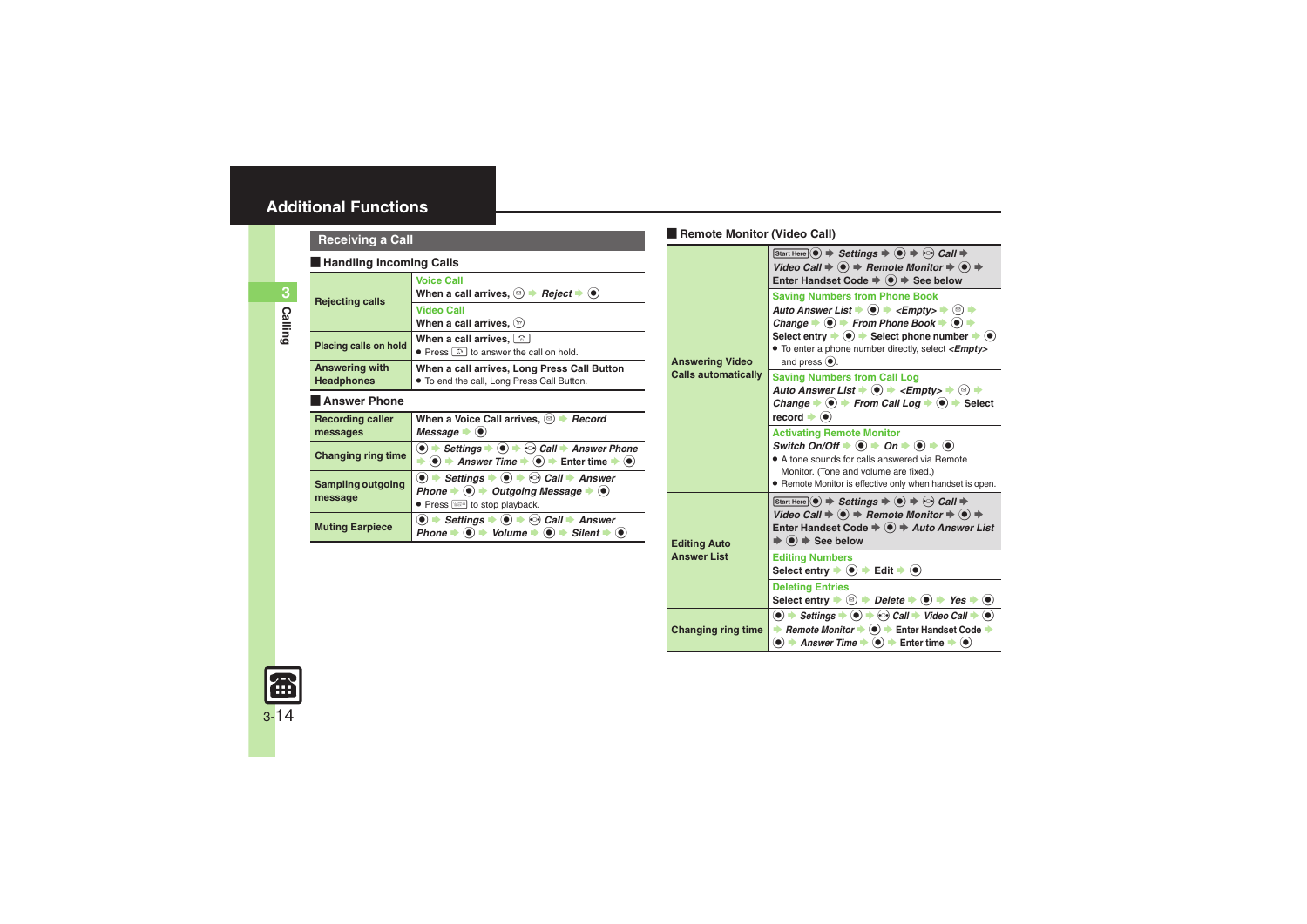<span id="page-14-4"></span><span id="page-14-3"></span><span id="page-14-1"></span><span id="page-14-0"></span>

| <b>Placing a Call</b>                                    |                                                                                                                                                                                                                                                                                                                                       |                                      |                                     | Start                        |
|----------------------------------------------------------|---------------------------------------------------------------------------------------------------------------------------------------------------------------------------------------------------------------------------------------------------------------------------------------------------------------------------------------|--------------------------------------|-------------------------------------|------------------------------|
| <b>Basic Operations</b>                                  |                                                                                                                                                                                                                                                                                                                                       |                                      |                                     | Calli<br>Add                 |
| <b>Adjusting Earpiece</b><br>Volume                      | $\langle \bullet \rangle$ $\Rightarrow$ Settings $\Rightarrow$ $\langle \bullet \rangle$ $\Rightarrow$ In Phone menu,<br><i>Earpiece Volume</i> $\bullet$ $\bullet$ $\bullet$ Adjust level $\bullet$ $\bullet$                                                                                                                        | Adding/changing/<br>deleting country |                                     | $<$ En<br>cou                |
| Sending/blocking<br><b>Caller ID</b>                     | After phone number entry, $\circledcirc$ $\Rightarrow$ Hide My ID or<br>Show My ID $\blacktriangleright$ ( $\blacklozenge$ )                                                                                                                                                                                                          |                                      | codes                               | Cha<br>Sele                  |
| International Calls                                      |                                                                                                                                                                                                                                                                                                                                       |                                      |                                     | nam                          |
| Placing calls by<br>entering country                     | Enter phone number with area code $\rightarrow$                                                                                                                                                                                                                                                                                       |                                      |                                     | <b>Dele</b><br>Sele          |
| code directly                                            | • Omit the first 0 of the area code except when calling<br>Italy or some other countries.                                                                                                                                                                                                                                             |                                      | <b>During a Call</b>                |                              |
|                                                          | Start Here $\odot$ $\Rightarrow$ Settings $\Rightarrow$ $\odot$ $\Rightarrow$ $\odot$ Call $\Rightarrow$ Int'l                                                                                                                                                                                                                        |                                      | Voice Call & Video C                |                              |
|                                                          | Calling $\Rightarrow$ ( $\bullet$ ) $\Rightarrow$ Auto Add Code $\Rightarrow$ ( $\bullet$ ) $\Rightarrow$ See<br>helow                                                                                                                                                                                                                |                                      |                                     | Voic<br>Duri                 |
| <b>Adding a country</b>                                  | <b>Activating Auto Add Code</b><br>Switch On/Off $\Rightarrow$ $\circledast$ $\Rightarrow$ On $\Rightarrow$ $\circledast$<br>. When Auto Add Code is active, preset country code                                                                                                                                                      |                                      | <b>Muting Microphone</b>            | Vide<br>Duri<br>$\bullet$ To |
| code automatically<br>when placing calls                 | is added to all phone numbers (except emergency<br>call numbers) unless $+$ is included.<br><b>Selecting a Country from List</b>                                                                                                                                                                                                      |                                      | Activating/canceling                | Acti<br>Duri                 |
|                                                          | Country Code $\blacktriangleright$ (a) $\blacktriangleright$ Select country $\blacktriangleright$ (a)                                                                                                                                                                                                                                 |                                      | Loudspeaker                         | $\bullet$ To                 |
|                                                          | <b>Specifying a Country Code</b><br>Country Code $\blacktriangleright$ (a) $\blacktriangleright$ Enter Code $\blacktriangleright$ (a) $\blacktriangleright$                                                                                                                                                                           |                                      |                                     | Can<br>Duri                  |
|                                                          | Enter country code $\blacktriangleright$ ( $\blacklozenge$ )                                                                                                                                                                                                                                                                          |                                      | <b>Switching sound</b><br>output    | Duri<br>Pho                  |
| <b>Saving frequently</b><br>used international<br>prefix | $\left( \bullet \right)$<br>Settings $\bullet$ $\bullet$ $\bullet$ $\bullet$ Call $\bullet$ Int'l Calling<br>$\langle \bullet \rangle$ $\Rightarrow$ Int'l Prefix $\Rightarrow$ $\langle \bullet \rangle$ $\Rightarrow$ Enter Handset<br>∍<br>Code $\Rightarrow$ ( $\bullet$ ) $\Rightarrow$ Enter prefix $\Rightarrow$ ( $\bullet$ ) |                                      | <b>Opening Phone</b><br><b>Book</b> | Duri<br>Sele<br>Pr           |

<span id="page-14-6"></span><span id="page-14-5"></span><span id="page-14-2"></span> **Voice Call & Video Call**  $\overline{\text{Here}}$   $\odot$   $\Rightarrow$  *Settings*  $\Rightarrow$   $\odot$   $\Rightarrow$  *Call*  $\Rightarrow$  *Int'l*  $\mathsf{C} \mathsf{C} \mathsf{C} \mathsf{C} \mathsf{C}$   $\mathsf{C}$   $\mathsf{C}$  and  $\mathsf{C} \mathsf{C}$  and  $\mathsf{C} \mathsf{C}$   $\mathsf{C}$   $\mathsf{C}$   $\mathsf{C}$   $\mathsf{C}$   $\mathsf{C}$   $\mathsf{C}$   $\mathsf{C}$   $\mathsf{C}$   $\mathsf{C}$   $\mathsf{C}$   $\mathsf{C}$   $\mathsf{C}$   $\mathsf{C}$   $\mathsf{C}$   $\mathsf{C$ **Adding**  $\phi$  **(e)**  $\Rightarrow$  Enter name  $\Rightarrow$  (e)  $\Rightarrow$  Enter ntry code  $\blacktriangleright$   $\textcircled{\scriptsize{\bullet}}$ **Changing**  $\text{Sect country} \rightarrow \textcircled{\textcolor{red}{\bullet}}$  *Change*  $\rightarrow \textcircled{\textcolor{red}{\bullet}}$  Enter **name**  $\rightarrow$  $\circledcirc$  $\rightarrow$  **Enter country code**  $\rightarrow$  $\circledcirc$ **Deleting**  $\text{cot}$  country  $\Rightarrow$  **O**  $\Rightarrow$  *Delete*  $\Rightarrow$  **O**  $\Rightarrow$  *Yes*  $\Rightarrow$  **O Voice CallDuring a call,** A **(press again to cancel) Po Call**  $\mathsf{During}~\mathsf{a}~\mathsf{call}, \circledcirc \blacktriangleright \mathsf{Mute} \blacktriangleright \circledbullet$ cancel, select **Unmute**. **Vating Loudspeaker for Voice Call During a call, ●**  $\blacklozenge$  $\blacktriangleright$  **While message appears, ●** cancel, press  $<sup>•</sup>$ .</sup> **Canceling Loudspeaker for Video Call During a call,** A **(press again to activate) During a call,**  $\textcircled{e}$  $\blacklozenge$ *Transfer Audio* $\blacklozenge$  $\textcircled{e}$  $\blacklozenge$ *To* **Phone or To Bluetooth**  $\blacklozenge$  $\mathsf{diag} \mathsf{a} \mathsf{call}, \textcircled{\tiny\hspace{-.1em}|\hspace{-.05cm}} \mathsf{b} \blacktriangleright \mathsf{Phone} \mathsf{Book} \blacktriangleright \textcircled{\tiny\hspace{-.1em}|\hspace{-.05cm}} \mathsf{b} \blacktriangleright \mathsf{S}$  $\text{ect entry} \blacktriangleright \textcircled{\scriptsize{\bullet}}$ .Press  $\boxed{\text{max}}$  twice to return to call window.



**Calling 3**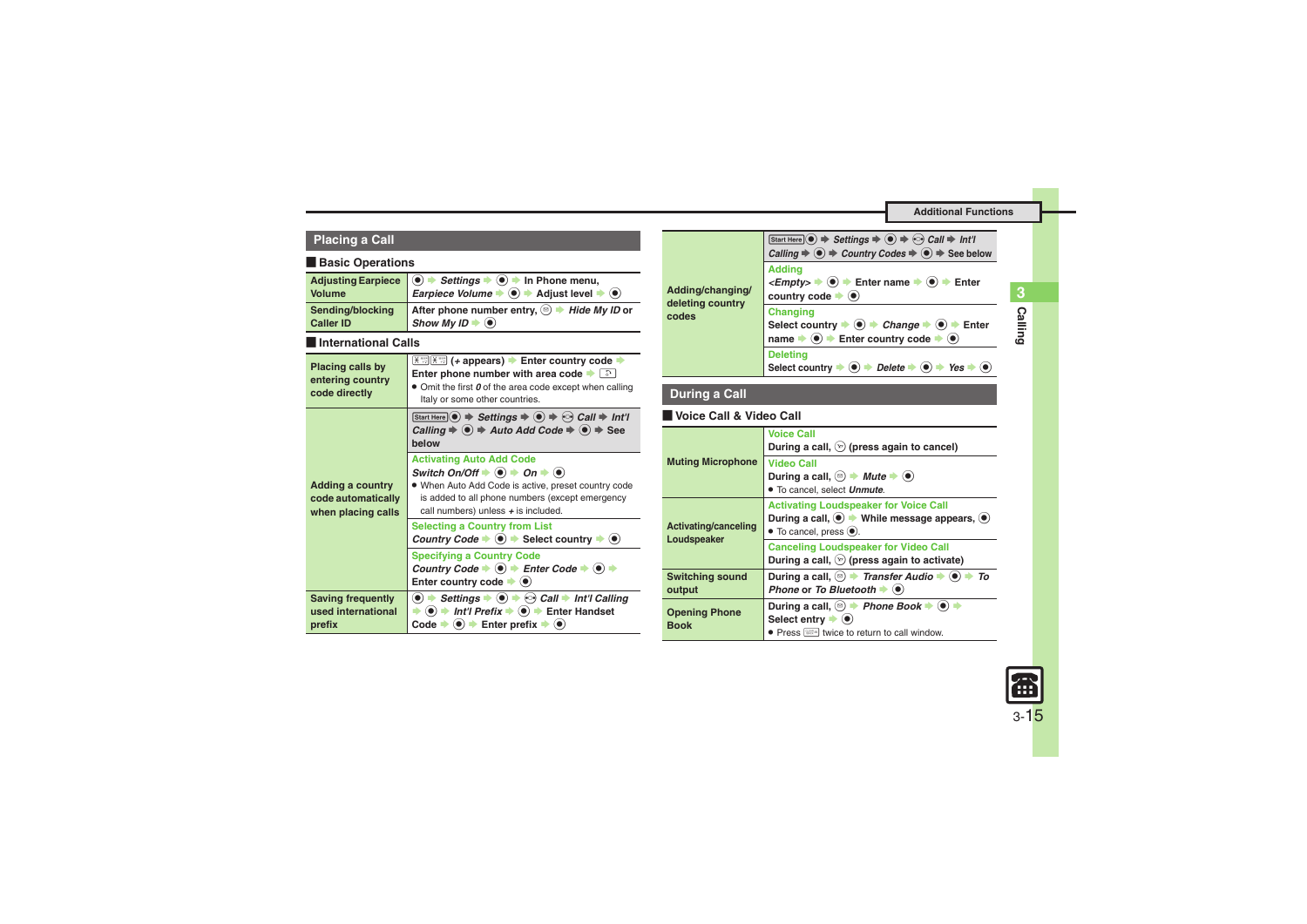| <b>Saving Phone</b><br><b>Book entries</b> | During a call, $\textcircled{=}$ <i>Phone Book</i> $\blacktriangleright$ $\textcircled{}}$<br>(⊠)<br>Add New Entry $\blacktriangleright$ ( $\blacklozenge$ ) $\blacktriangleright$ Complete fields $\blacktriangleleft$<br>$\left( \nabla \right)$                                                                                                                                     |  |
|--------------------------------------------|----------------------------------------------------------------------------------------------------------------------------------------------------------------------------------------------------------------------------------------------------------------------------------------------------------------------------------------------------------------------------------------|--|
| <b>Disabling touch</b><br>tone signaling   | During a call, $\textcircled{=}$ <i>Disable DTMF</i> $\blacktriangleright$ $\textcircled{=}$                                                                                                                                                                                                                                                                                           |  |
| Placing calls on hold                      | During a call, $\textcircled{\scriptsize{\textcircled{\#}}}$ + Hold $\blacktriangleright$ ( $\textcircled{\scriptsize{\textcircled{\#}}}$<br>• Subscription to Call Waiting or Group Calling is<br>required to place Voice Calls on hold.<br>• To resume Voice Calls, press (b), select <b>Retrieve</b><br>and press $\left( \bullet \right)$ .<br>• To resume Video Calls, press (v). |  |
| Voice Call Only                            |                                                                                                                                                                                                                                                                                                                                                                                        |  |

### [ **Voice Call Only**

<span id="page-15-1"></span><span id="page-15-0"></span>

| <b>Recording caller</b><br>voice | During a call, $\textcircled{=}$ Record Caller Voice $\blacktriangleright$ $\textcircled{}$<br>Recording starts $\blacktriangleright \textcircled{\color{white} \bullet} \blacktriangleright$ Recording ends                                                                                                                                      |
|----------------------------------|---------------------------------------------------------------------------------------------------------------------------------------------------------------------------------------------------------------------------------------------------------------------------------------------------------------------------------------------------|
| <b>Opening messages</b>          | During a call, $\circledcirc$ $\rightarrow$ <i>Messaging</i> $\rightarrow$ $\circledcirc$ $\rightarrow$ Select<br>Messaging folder $\Rightarrow$ $\circledast$ $\Rightarrow$ Select folder $\Rightarrow$ $\circledast$<br>Select message $\bullet$ $\bullet$<br>• Press <a><a></a> <a><a><a><a><a></a>k</a>return to call window.</a></a></a></a> |
| <b>Creating messages</b>         | During a call, $\textcircled{a}$ $\blacktriangleright$ Messaging $\blacktriangleright$ $\textcircled{a}$ $\blacktriangleright$ Create<br>Message or Create New SMS $\blacktriangleright$ ( $\blacklozenge$ )<br>Complete message $\blacktriangleright$ ( $\triangleright$ )                                                                       |
| Video Call Only                  |                                                                                                                                                                                                                                                                                                                                                   |
|                                  | $\widehat{\phantom{a}}$<br>⌒<br>.                                                                                                                                                                                                                                                                                                                 |

<span id="page-15-2"></span>

| Adjusting             | During a call, $\circledcirc \rightarrow$ Exposure $\rightarrow \circledcirc \rightarrow$ Adjust |
|-----------------------|--------------------------------------------------------------------------------------------------|
| <b>Outgoing Image</b> | $\mathsf{level} \blacktriangleright (\bullet)$                                                   |
| <b>brightness</b>     | Alternative Image brightness is fixed.                                                           |

#### **Decoration Call**

<span id="page-15-7"></span><span id="page-15-6"></span><span id="page-15-5"></span><span id="page-15-4"></span><span id="page-15-3"></span>

| <b>Creating Decoration</b><br><b>Call files</b>             | Start Here $\left( \bullet \right) \Rightarrow$ Data Folder $\Rightarrow$ $\left( \bullet \right) \Rightarrow$ Decoration<br>Call $\Rightarrow$ ( $\text{ } \text{ } \Rightarrow$ Create New File $\Rightarrow$ ( $\bullet$ ) $\Rightarrow$ Text<br>Input $\Rightarrow$ ( $\bullet$ ) $\Rightarrow$ Enter text $\Rightarrow$ ( $\bullet$ ) $\Rightarrow$ Images $\Rightarrow$ ( $\bullet$ )<br>$\Rightarrow$ See below                                                                                                 |
|-------------------------------------------------------------|------------------------------------------------------------------------------------------------------------------------------------------------------------------------------------------------------------------------------------------------------------------------------------------------------------------------------------------------------------------------------------------------------------------------------------------------------------------------------------------------------------------------|
|                                                             | <b>Using Still Images</b><br>Picture $\rightarrow$ ( $\bullet$ ) $\rightarrow$ Pictures $\rightarrow$ ( $\bullet$ ) $\rightarrow$ Select file $\rightarrow$<br>$\bullet$ $\Rightarrow$ Sounds $\Rightarrow$ $\bullet$ $\Rightarrow$ Select folder $\Rightarrow$ $\bullet$ $\Rightarrow$<br>Select file $\Rightarrow$ $\circledast$ $\Rightarrow$ Yes or No $\Rightarrow$ $\circledast$ $\Rightarrow$ $\circledast$ $\Rightarrow$<br>Save here $\blacktriangleright$ ( $\blacklozenge$ )                                |
|                                                             | <b>Using Video</b><br>Video $\Rightarrow$ ( $\bullet$ ) $\Rightarrow$ Videos $\Rightarrow$ ( $\bullet$ ) $\Rightarrow$ Select file $\Rightarrow$ ( $\bullet$ )<br>→ Yes or No $\rightarrow$ ( $\bullet$ ) $\rightarrow$ $\circledcirc$ $\rightarrow$ Save here $\rightarrow$ ( $\bullet$ )                                                                                                                                                                                                                             |
|                                                             | <b>Using Flash<sup>®</sup> Animation</b><br><i>Flash</i> <sup>®</sup> $\rightarrow$ <sup>●</sup> > Select file $\rightarrow$ <sup>●</sup> Yes or No<br>$\Rightarrow$ $\circledcirc$ $\Rightarrow$ $\circledcirc$ $\Rightarrow$ Save here $\Rightarrow$ $\circledcirc$                                                                                                                                                                                                                                                  |
| <b>Editing Decoration</b><br>Call files                     | $\textcircled{\textbullet}$ $\Rightarrow$ Data Folder $\Rightarrow$ $\textcircled{\textbullet}$ Decoration Call $\Rightarrow$<br>$\textcircled{\textcircled{\textcirc}}$ $\Rightarrow$ Select file $\Rightarrow$ $\textcircled{\textcircled{\textcircled{\textcirc}}}$ $\Rightarrow$ Edit $\Rightarrow$ Edit $\Rightarrow$<br>$\mathcal{L}_{\mathcal{D}}$ $\rightarrow$ Save as New or Overwrite $\rightarrow$ $\mathcal{L}_{\mathcal{D}}$<br>• For <i>Save as New</i> , select <i>Save here</i> and press $\bullet$ . |
| <b>Saving received</b><br><b>Decoration Call files</b>      | <b>a</b> $\rightarrow$ Select record $\rightarrow$ <sup>(a)</sup> $\rightarrow$ <i>Save File</i> $\rightarrow$ ( $\bullet$ )<br>$\rightarrow$ Save here $\rightarrow$ ( $\bullet$ )                                                                                                                                                                                                                                                                                                                                    |
| Restricting<br>incoming/outgoing<br><b>Decoration Calls</b> | $\textcircled{\textbullet}$ $\blacktriangleright$ Settings $\blacktriangleright$ $\textcircled{\textbullet}$ $\blacktriangleright$ $\textcircled{\textcirc}$ Call $\blacktriangleright$ Decoration<br>Call $\Rightarrow$ $\bullet$ $\Rightarrow$ Switch On/Off $\Rightarrow$ $\bullet$ $\Rightarrow$ Off $\Rightarrow$ $\bullet$<br>Enter Handset Code $\blacktriangleright$ ( $\blacklozenge$ )                                                                                                                       |
| <b>Hiding incoming</b><br><b>Decoration Call</b><br>window  | $\textcircled{\textbullet}$ $\Rightarrow$ Settings $\Rightarrow$ $\textcircled{\textbullet}$ $\Rightarrow$ Call $\Rightarrow$ Decoration<br>Call $\Rightarrow$ (●) $\Rightarrow$ Play in Receiving $\Rightarrow$ (●) $\Rightarrow$ Off $\Rightarrow$ (●)                                                                                                                                                                                                                                                               |

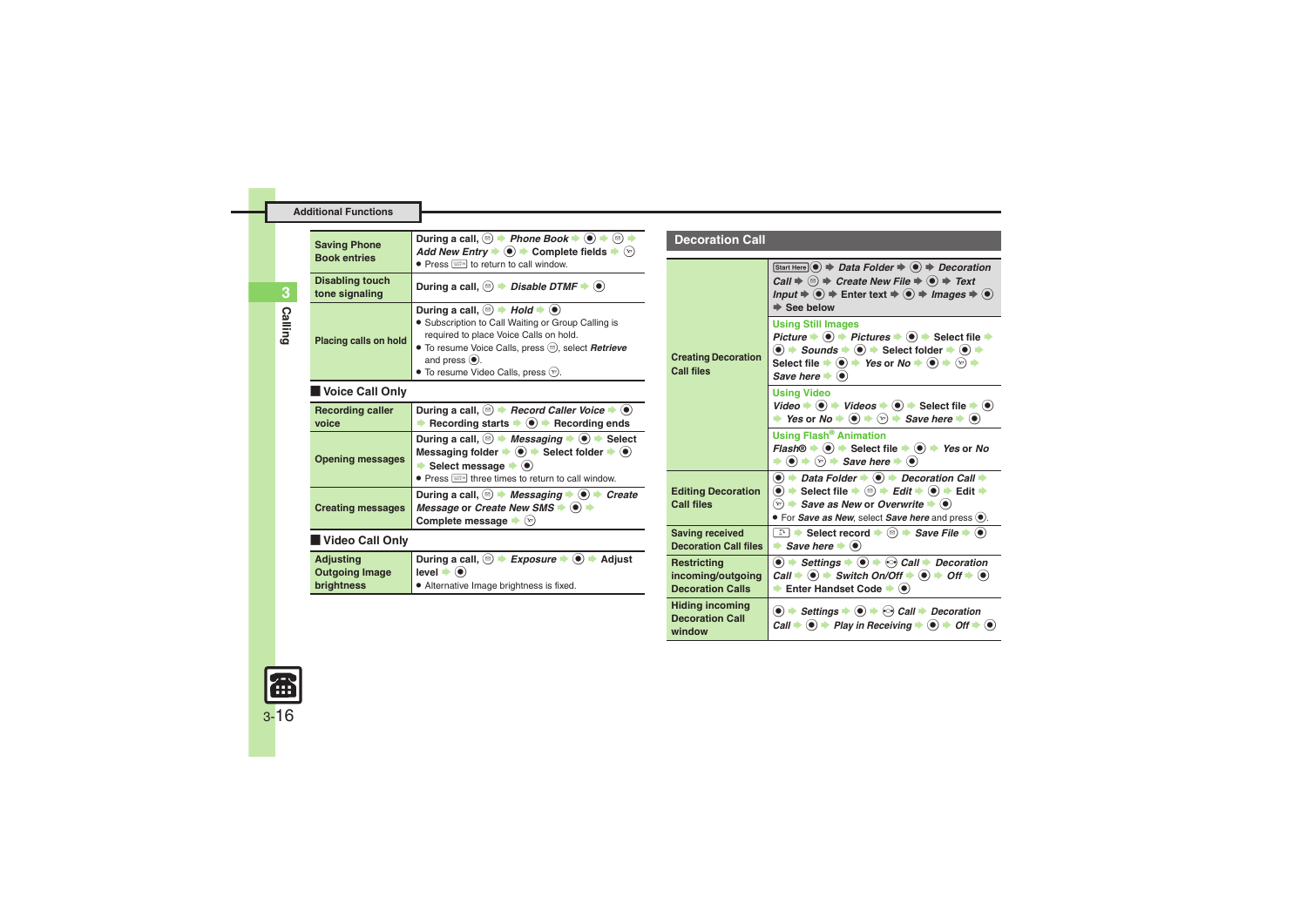<span id="page-16-0"></span>

| <b>Using mobile</b><br>camera to create<br><b>Decoration Call files</b> | Start Here $\odot$ $\Rightarrow$ Data Folder $\Rightarrow$ $\odot$ $\Rightarrow$ Decoration<br>Call $\Rightarrow$ $\textcircled{=}$ $\Rightarrow$ Create New File $\Rightarrow$ $\textcircled{=}$ $\Rightarrow$ Text<br>Input $\Rightarrow$ $\bullet$ $\Rightarrow$ Enter text $\Rightarrow$ $\bullet$ $\Rightarrow$ Images $\Rightarrow$ $\bullet$<br>$\Rightarrow$ See below |
|-------------------------------------------------------------------------|--------------------------------------------------------------------------------------------------------------------------------------------------------------------------------------------------------------------------------------------------------------------------------------------------------------------------------------------------------------------------------|
|                                                                         | <b>Capturing Still Images</b><br>Picture $\Rightarrow$ ( $\bullet$ ) $\Rightarrow$ Take Picture $\Rightarrow$ ( $\bullet$ ) $\Rightarrow$ ( $\bullet$ ) to<br>shoot $\Rightarrow$ ( $\bullet$ ) $\Rightarrow$ ( $\circ$ ) $\Rightarrow$ Save here $\Rightarrow$ ( $\bullet$ )                                                                                                  |
|                                                                         | <b>Recording Video</b><br>Video $\Rightarrow$ ( $\bullet$ ) $\Rightarrow$ Record Video $\Rightarrow$ ( $\bullet$ ) $\Rightarrow$ ( $\bullet$ ) to<br>start recording $\bullet$ ( $\bullet$ ) to stop $\bullet$ <i>Save</i> $\bullet$ ( $\bullet$ )<br>Yes or $No \rightarrow \odot \rightarrow \odot$ $\rightarrow$ Save here $\rightarrow \odot$                              |
| <b>Showing options</b><br>upon Decoration<br><b>Call failure</b>        | $\bullet$ $\rightarrow$ Settings $\rightarrow$ $\bullet$ $\rightarrow$ $\odot$ Call $\rightarrow$ Decoration<br>Call $\div$ (a) $\div$ Notice $\div$ (a) $\div$ On $\div$ (a)                                                                                                                                                                                                  |

### <span id="page-16-1"></span>**Call Log**

<span id="page-16-4"></span><span id="page-16-3"></span><span id="page-16-2"></span>

| <b>Dialing from records</b>                                | <b>Calling Dialed Numbers (Redial)</b><br>(ু) $\blacktriangleright$ Select record $\blacktriangleright$ ি<br>• To place Video Calls, press $\circledcirc$ instead of $\circledcirc$ , then<br>select Video Call and press (.).                                                                                              |
|------------------------------------------------------------|-----------------------------------------------------------------------------------------------------------------------------------------------------------------------------------------------------------------------------------------------------------------------------------------------------------------------------|
|                                                            | <b>Calling from Received Call Records</b><br>े Select record । स<br>• To place Video Calls, press $\circledcirc$ instead of $\circledcirc$ , then<br>select Video Call and press (.).                                                                                                                                       |
| <b>Sending messages</b><br>from records                    | े Select record $\bullet$ ( $\textcircled{=}$ ) $\bullet$ Create Message<br>$\Rightarrow$ ( $\bullet$ ) $\Rightarrow$ S! Mail or SMS $\Rightarrow$ ( $\bullet$ ) $\Rightarrow$ Complete<br>message $\bullet$ ( $\mathbf{v}$ )                                                                                               |
| <b>Saving Phone</b><br><b>Book entries from</b><br>records | a $\bullet$ Select record $\bullet$ ( $\circ$ ) $\bullet$ Save to Phone<br>$Book \rightarrow \textcircled{\bullet}$ $\rightarrow$ As New Entry $\rightarrow \textcircled{\bullet}$ $\rightarrow$ Complete<br>other fields $\blacktriangleright$ $\langle x \rangle$<br>. To add to an existing entry, select As New Detail. |

<span id="page-16-6"></span><span id="page-16-5"></span>

| <b>Placing Decoration</b><br>Calls from records         | a $\rightarrow$ Select record $\rightarrow$ ( $\textcircled{a}$ ) $\rightarrow$ Deco. Call $\rightarrow$ ( $\bullet$ )<br>Deco. Call File $\blacktriangleright$ ( $\blacklozenge$ ) $\blacktriangleright$ Select/create file $\blacktriangleright$ ( $\textcircled{e}$ ) |
|---------------------------------------------------------|--------------------------------------------------------------------------------------------------------------------------------------------------------------------------------------------------------------------------------------------------------------------------|
| <b>Initiating S! Circle</b><br><b>Talk from records</b> | <sup>়</sup> $\Rightarrow$ Select record $\Rightarrow$ ( $\textcircled{=}$ ) $\Rightarrow$ <i>Call S! Circle Talk</i><br>$\left(\bullet\right)\Rightarrow\left(\bullet\right)$<br>• Set Connection status to <b>Online</b> first.                                        |
| <b>Deleting records</b>                                 | <b>One Record</b><br>े → Select record $\rightarrow$ <sup>(<math>\text{a})</math></sup> $\rightarrow$ <i>Delete</i> $\rightarrow$ ( $\bullet$ ) $\rightarrow$<br>$Yes \rightarrow \odot$                                                                                 |
|                                                         | <b>All Records</b><br>( $\text{□}$ ) $\blacktriangleright$ <i>Delete All</i> $\blacktriangleright$ ( $\blacklozenge$ ) $\blacktriangleright$ Enter Handset<br>Code $\bullet$ ( $\bullet$ ) $\bullet$ Yes $\bullet$ ( $\bullet$ )                                         |
| <b>Hiding Dialed</b><br>Ranking                         | $\bullet$ $\bullet$ Phone $\bullet$ $\bullet$ $\bullet$ Call Log Setting $\bullet$<br>Hide Dialed Ranking $\blacktriangleright$ ( $\blacklozenge$ )<br>· Handset Code is required to re-select Show Dialed<br>Ranking.                                                   |

### **Call Time & Data Communication**

### [ **Call Time**

<span id="page-16-7"></span>

| <b>Setting handset to</b><br>beep during Voice<br>Calls | $\circledcirc$ $\Rightarrow$ Settings $\Rightarrow$ $\circledcirc$ $\Rightarrow$ Call $\Rightarrow$ Call Time/Data<br>Counter $\Rightarrow$ $\circledcirc$ $\Rightarrow$ Minute Minder $\Rightarrow$ $\circledcirc$ $\Rightarrow$ On $\Rightarrow$ $\circledcirc$                                                                                                      |
|---------------------------------------------------------|------------------------------------------------------------------------------------------------------------------------------------------------------------------------------------------------------------------------------------------------------------------------------------------------------------------------------------------------------------------------|
| <b>Hiding Call Time</b><br>during calls                 | $\overline{\textcircled{\textcircled{\textcirc}}}$ $\rightarrow$ Settings $\rightarrow$ $\overline{\textcircled{\textcircled{\textcirc}}}$ Call $\rightarrow$ Call Time/Data<br>Counter $\rightarrow$ $\overline{\textcircled{\textcirc}}}$ $\rightarrow$ Call Time Counter $\rightarrow$ $\overline{\textcircled{\textcirc}}$ $\rightarrow$ Off                       |
| <b>Resetting Call Timers</b>                            | $\textcircled{\textcircled{\textcirc}}$ $\Rightarrow$ Settings $\Rightarrow$ $\textcircled{\textcircled{\textcircled{\textcirc}}}$ $\Rightarrow$ Call $\Rightarrow$ Call Time/Data<br>Counter $\bullet \odot \bullet$ Call Timers $\bullet \odot \bullet$ Clear Timers<br>$\bullet$ $\bullet$ Enter Handset Code $\bullet$ $\bullet$ $\bullet$ Yes $\bullet$ $\bullet$ |

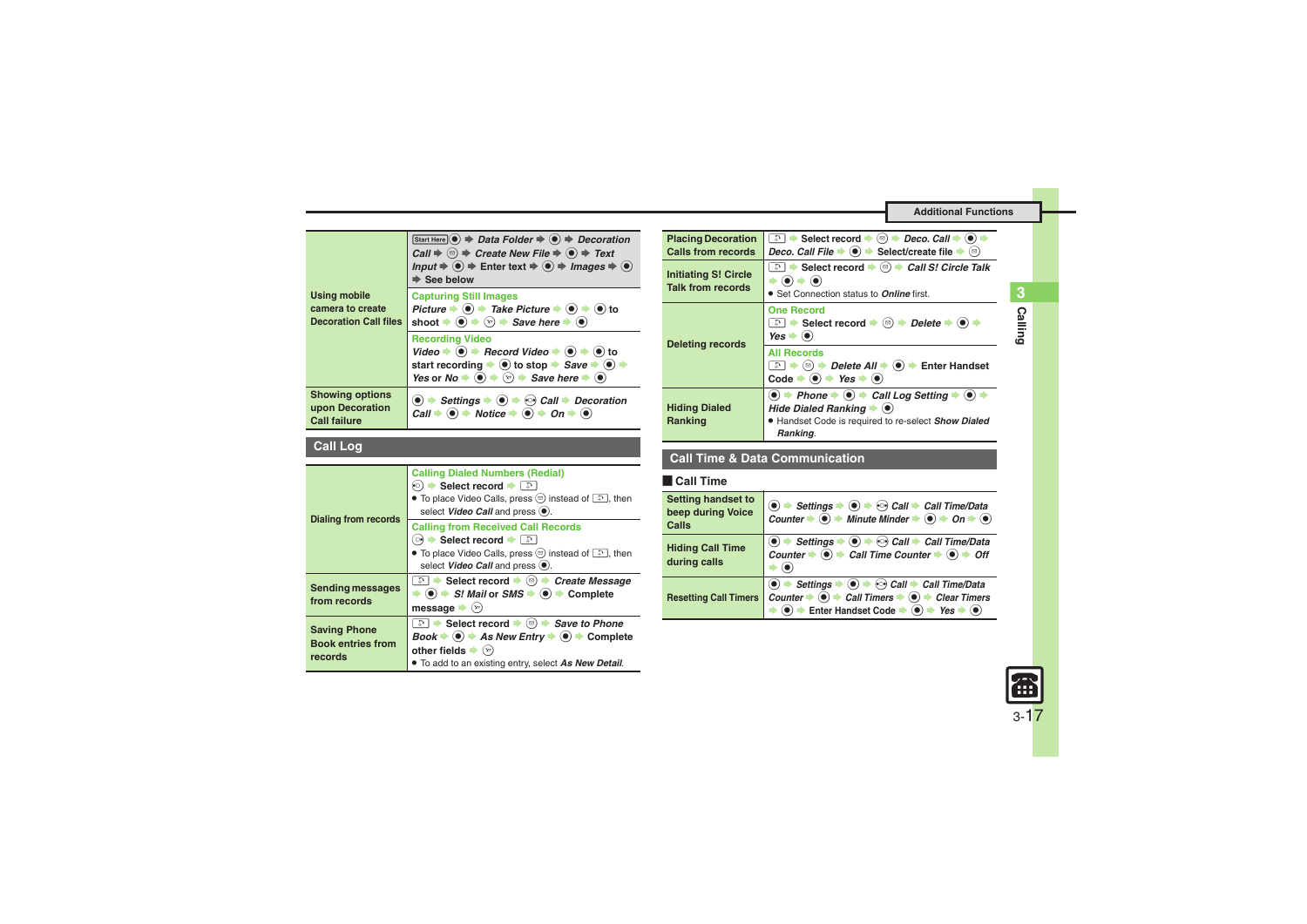#### [ **Data Communication**

<span id="page-17-0"></span>

| <b>Checking packet</b><br>transmission<br>volume | $[Start Here] \n\bullet \n\Rightarrow \nSettings \n\Rightarrow \n\bullet \n\Rightarrow \n\bullet \n\Rightarrow \nCall \n\Rightarrow \nCall$<br>Time/Data Counter → ● → Data Counter → ●<br>$\Rightarrow$ See below                                                                     |
|--------------------------------------------------|----------------------------------------------------------------------------------------------------------------------------------------------------------------------------------------------------------------------------------------------------------------------------------------|
|                                                  | <b>Most Recent Volume</b><br>Last Data $\blacktriangleright$ ( $\blacklozenge$ )                                                                                                                                                                                                       |
|                                                  | <b>All Volume</b><br>All Data $\bullet$ ( $\bullet$ )                                                                                                                                                                                                                                  |
| <b>Resetting Data</b><br>Counter                 | $\bullet$ $\bullet$ Settings $\bullet$ $\bullet$ $\bullet$ $\bullet$ Call $\bullet$ Call Time/<br>Data Counter $\Rightarrow$ ( $\bullet$ ) $\Rightarrow$ Data Counter $\Rightarrow$ ( $\bullet$ ) $\Rightarrow$<br>Clear Counter $\Rightarrow$ (0) $\Rightarrow$ Yes $\Rightarrow$ (0) |

#### <span id="page-17-1"></span>**Restrict Destinations**

<span id="page-17-2"></span>

| <b>Designating</b><br><b>Permitted List</b><br>numbers from<br>saved information | Start Here $\odot$ $\Rightarrow$ Settings $\Rightarrow$ $\odot$ $\Rightarrow$ $\odot$ Call $\Rightarrow$ Call<br>Barring $\Rightarrow$ $\circledast$ $\Rightarrow$ Restrict Destinations $\Rightarrow$ $\circledast$ $\Rightarrow$ Enter<br>Handset Code $\Rightarrow$ $\circledast$ $\Rightarrow$ Specified Numbers $\Rightarrow$ $\circledast$ $\Rightarrow$<br>Permitted List $\Rightarrow$ ( $\bullet$ ) $\Rightarrow$ <empty><math>\Rightarrow</math> (<math>\circledcirc</math>) <math>\Rightarrow</math> See below</empty> |
|----------------------------------------------------------------------------------|-----------------------------------------------------------------------------------------------------------------------------------------------------------------------------------------------------------------------------------------------------------------------------------------------------------------------------------------------------------------------------------------------------------------------------------------------------------------------------------------------------------------------------------|
|                                                                                  | <b>From Phone Book</b><br>Ph. Book List $\Rightarrow$ $\bullet$ Select entry $\Rightarrow$ $\bullet$                                                                                                                                                                                                                                                                                                                                                                                                                              |
|                                                                                  | <b>From Call Log Records</b><br>From Call Log $\Rightarrow$ $\circledast$ Select record $\Rightarrow$ $\circledast$                                                                                                                                                                                                                                                                                                                                                                                                               |
|                                                                                  | <b>From S! Friend's Status Member List</b><br>From Friend's Status $\Rightarrow$ ( $\bullet$ ) $\Rightarrow$ Select member $\Rightarrow$ ( $\bullet$ )                                                                                                                                                                                                                                                                                                                                                                            |
| <b>Editing Permitted</b><br>List                                                 | Start Here $\circledcirc$ $\Rightarrow$ Settings $\Rightarrow$ $\circledcirc$ $\Rightarrow$ $\circledcirc$ Call $\Rightarrow$ Call<br>Barring $\Rightarrow$ $\circledast \Rightarrow$ Restrict Destinations $\Rightarrow$ $\circledast \Rightarrow$<br>Enter Handset Code $\Rightarrow$ $\circledast$ $\Rightarrow$ Specified Numbers<br>$\Rightarrow$ $\circledast$ $\Rightarrow$ Permitted List $\Rightarrow$ $\circledast$ $\Rightarrow$ See below                                                                             |
|                                                                                  | <b>Editing Numbers</b><br>Select number/name $\Rightarrow$ $\textcircled{\bullet}$ $\Rightarrow$ Edit $\Rightarrow$ $\textcircled{\bullet}$                                                                                                                                                                                                                                                                                                                                                                                       |
|                                                                                  | <b>Deleting Numbers</b><br>Select number/name $\blacktriangleright$ ( $\textcircled{\scriptsize{\textsf{}}}\Rightarrow$ Delete $\blacktriangleright$ ( $\bullet$ )<br>$Yes \rightarrow (•)$                                                                                                                                                                                                                                                                                                                                       |

### **Reject Numbers**

<span id="page-17-6"></span><span id="page-17-5"></span><span id="page-17-4"></span>

| <b>Designating</b><br>numbers to reject<br>from saved<br>information | Start Here $\odot$ $\Rightarrow$ Settings $\Rightarrow$ $\odot$ $\Rightarrow$ $\odot$ Call $\Rightarrow$ Call<br>Barring $\Rightarrow$ ( $\bullet$ ) $\Rightarrow$ Reject Numbers $\Rightarrow$ ( $\bullet$ ) $\Rightarrow$<br>Enter Handset Code $\Rightarrow$ $\circledast$ $\Rightarrow$ Specified<br>Numbers $\Rightarrow$ ( $\bullet$ ) $\Rightarrow$ Set Reject Number $\Rightarrow$ ( $\bullet$ ) $\Rightarrow$<br>$\leq$ Empty> $\Rightarrow$ ( $\textcircled{e}$ ) $\Rightarrow$ See below |
|----------------------------------------------------------------------|-----------------------------------------------------------------------------------------------------------------------------------------------------------------------------------------------------------------------------------------------------------------------------------------------------------------------------------------------------------------------------------------------------------------------------------------------------------------------------------------------------|
|                                                                      | <b>From Phone Book</b><br>Ph. Book List $\Rightarrow$ $\bullet$ $\Rightarrow$ Select entry $\Rightarrow$ $\bullet$                                                                                                                                                                                                                                                                                                                                                                                  |
|                                                                      | <b>From Call Log Records</b><br>From Call Log $\Rightarrow$ $\circledast$ Select record $\Rightarrow$ $\circledast$                                                                                                                                                                                                                                                                                                                                                                                 |
|                                                                      | <b>From S! Friend's Status Member List</b><br>From Friend's Status $\bullet$ ( $\bullet$ ) $\bullet$ Select member $\bullet$ ( $\bullet$ )                                                                                                                                                                                                                                                                                                                                                          |
| <b>Editing Reject</b><br><b>Numbers list</b>                         | Start Here $\odot$ $\Rightarrow$ Settings $\Rightarrow$ $\odot$ $\Rightarrow$ $\odot$ Call $\Rightarrow$ Call<br>Barring $\Rightarrow$ $\circledast$ $\Rightarrow$ Reject Numbers $\Rightarrow$ $\circledast$ $\Rightarrow$ Enter<br>Handset Code $\Rightarrow$ $\circledast$ $\Rightarrow$ Specified Numbers $\Rightarrow$<br>$\textcircled{\textcolor{blue}{\bullet}}$ $\Rightarrow$ Set Reject Number $\Rightarrow$ $\textcircled{\textcolor{blue}{\bullet}}$ $\Rightarrow$ See below            |
|                                                                      | <b>Editing Numbers</b><br>Select number/name $\Rightarrow$ $\bullet$ $\Rightarrow$ Edit $\Rightarrow$ $\bullet$ )                                                                                                                                                                                                                                                                                                                                                                                   |
|                                                                      | <b>Deleting Numbers</b><br>Select number/name $\Rightarrow$ $\textcircled{e}$ $\Rightarrow$ Delete $\Rightarrow$ $\textcircled{e}$ ) $\Rightarrow$<br>$Yes \rightarrow (•)$                                                                                                                                                                                                                                                                                                                         |
| <b>Excluding rejected</b><br>calls from Call Log                     | $\textcircled{\bullet}$ $\Rightarrow$ Settings $\Rightarrow$ $\textcircled{\bullet}$ $\Rightarrow$ $\textcircled{\bullet}$ Call $\Rightarrow$ Call Barring<br>$\rightarrow$ (●) $\rightarrow$ Reject Numbers $\rightarrow$ (●) $\rightarrow$ Enter<br>Handset Code $\bullet$ $\bullet$ $\bullet$ Record on Call Log $\bullet$<br>$\bullet$ $\bullet$ Do not Record $\bullet$ $\bullet$                                                                                                              |

<span id="page-17-3"></span>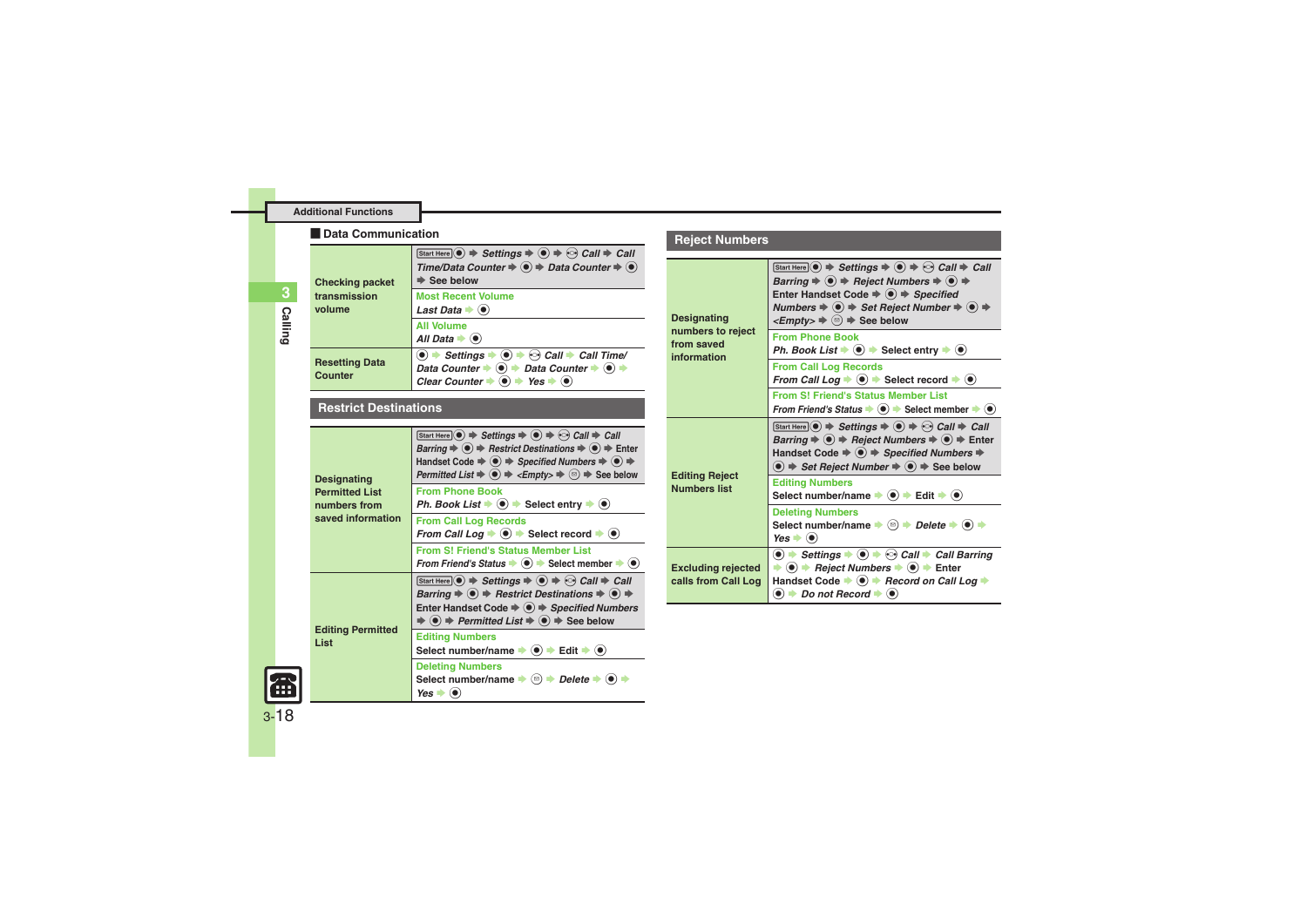**Calling 3**

| <b>Optional Services</b> | Call Barring |
|--------------------------|--------------|
|                          |              |

#### [ **All Services**

<span id="page-18-0"></span>

| <b>Checking service</b><br>status | $\bigcirc$ $\rightarrow$ Settings $\rightarrow$ $\bigcirc$ $\rightarrow$ $\bigcirc$ Call $\rightarrow$ Select<br>service $\bigcirc$ $\rightarrow$ <i>Status</i> $\rightarrow$ $\odot$ |
|-----------------------------------|---------------------------------------------------------------------------------------------------------------------------------------------------------------------------------------|
|                                   | $\bullet$ For <i>Call Barring</i> , select restriction and press $\odot$ .                                                                                                            |

### **Exall Waiting (Contract Required)**

<span id="page-18-1"></span>

| <b>Activating Call</b>                               | $\bullet$ $\Rightarrow$ Settings $\Rightarrow$ $\bullet$ $\Rightarrow$ Call $\Rightarrow$ Call Waiting                                                                                     |
|------------------------------------------------------|--------------------------------------------------------------------------------------------------------------------------------------------------------------------------------------------|
| <b>Waiting</b>                                       | $\rightarrow$ On $\rightarrow$ ( $\bullet$ )                                                                                                                                               |
| <b>Placing Line 1 on</b><br>hold to answer<br>Line 2 | A tone sounds during a Voice Call $\blacktriangleright$ and<br>• Press a to switch between lines.<br>$\bullet$ Press $\circledcirc$ to end active line and re-engage the<br>party on hold. |

### **Example Calling (Contract Required)**

<span id="page-18-2"></span>

| <b>Opening another</b>                                 | During a Voice Call, enter phone number                                                                                                                      |
|--------------------------------------------------------|--------------------------------------------------------------------------------------------------------------------------------------------------------------|
| line during a Call                                     | • Long Press and to select a number from Call Log records.                                                                                                   |
| <b>Switching between</b><br>open lines (Swap<br>Calls) | During a Voice Call, [3]<br>• Press $\boxed{3}$ to switch between lines.                                                                                     |
| <b>Talking on multiple</b><br>lines simultaneously     | While switching between lines, $\circledcirc$ $\rightarrow$ <i>Group</i><br>Calling $\bullet$ ( $\bullet$ ) $\bullet$ Conference All $\bullet$ ( $\bullet$ ) |
| <b>Switching to private</b><br>conversation            | During Group Calling, select number/name<br>Private                                                                                                          |

<span id="page-18-3"></span>

| <b>Changing Network</b><br><b>Password</b>        | $\bullet$ $\Rightarrow$ Settings $\Rightarrow$ $\bullet$ $\Rightarrow$ $\odot$ Call $\Rightarrow$ Call Barring<br>$\bullet$ ( $\bullet$ ) $\bullet$ Change NW Password $\bullet$ ( $\bullet$ ) $\bullet$ Enter<br>current Network Password → ● Fnter new<br>Network Password $\Rightarrow$ ( $\bullet$ ) $\Rightarrow$ Re-enter new<br>Network Password → (●)                                                                                                                                                      |
|---------------------------------------------------|--------------------------------------------------------------------------------------------------------------------------------------------------------------------------------------------------------------------------------------------------------------------------------------------------------------------------------------------------------------------------------------------------------------------------------------------------------------------------------------------------------------------|
| Setting/canceling<br>outgoing call<br>restriction | Start Here $\odot$ $\Rightarrow$ Settings $\Rightarrow$ $\odot$ $\Rightarrow$ $\odot$ Call $\Rightarrow$ Call<br>Barring $\Rightarrow$ $\bullet$ $\Rightarrow$ Bar Outgoing Calls $\Rightarrow$ $\bullet$ $\Rightarrow$<br>See below                                                                                                                                                                                                                                                                               |
|                                                   | <b>Setting Restriction</b><br>Select restriction $\Rightarrow$ ( $\bullet$ ) $\Rightarrow$ On $\Rightarrow$ ( $\bullet$ ) $\Rightarrow$ Enter<br>Network Password → (●)<br>• Outgoing SMS messages are also restricted.<br>• Outgoing S! Circle Talk requests are not affected.<br>· Following restrictions are available:<br>All Outgoing Calls: Restrict all non-emergency calls<br>■ Bar Int'l Call: Restrict all international calls<br>Local & Home Only: Restrict all international calls<br>except to Japan |
|                                                   | <b>Canceling All Restrictions</b><br>Cancel All $\Rightarrow$ ( $\bullet$ ) $\Rightarrow$ Enter Network Password $\Rightarrow$ ( $\bullet$ )                                                                                                                                                                                                                                                                                                                                                                       |
|                                                   |                                                                                                                                                                                                                                                                                                                                                                                                                                                                                                                    |

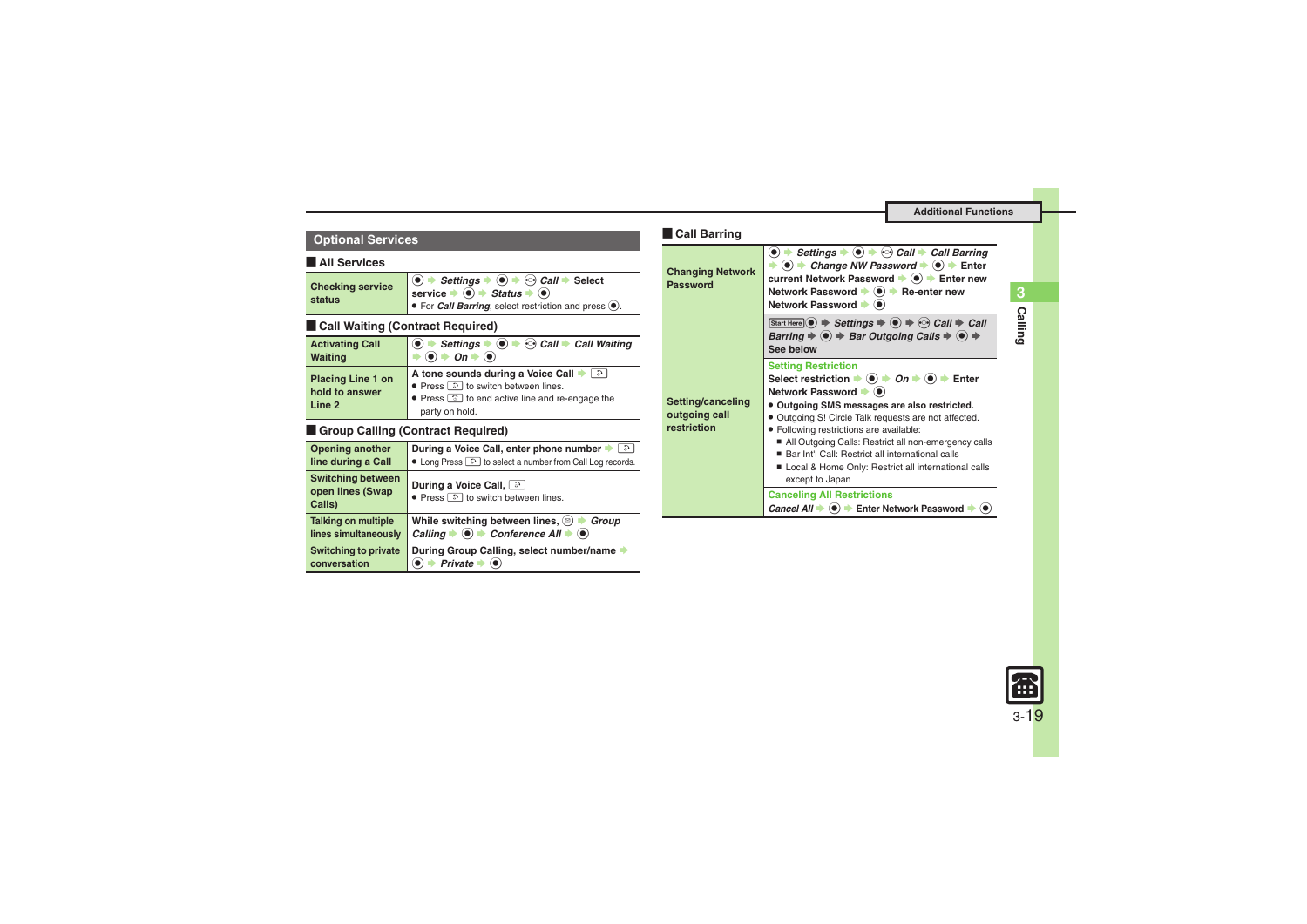<span id="page-19-4"></span>**Calling**

**3**

| Setting/canceling<br>incoming call<br>restriction                          | Start Here $\circledcirc \Rightarrow$ Settings $\Rightarrow \circledcirc \Rightarrow$ Call $\Rightarrow$ Call<br>Barring $\Rightarrow$ $\circledast$ $\Rightarrow$ Bar Incoming Calls $\Rightarrow$ $\circledast$ $\Rightarrow$<br>See below                                                                                                                                                                         |
|----------------------------------------------------------------------------|----------------------------------------------------------------------------------------------------------------------------------------------------------------------------------------------------------------------------------------------------------------------------------------------------------------------------------------------------------------------------------------------------------------------|
|                                                                            | <b>Setting Restriction</b><br>Select restriction $\rightarrow$ ( $\bullet$ ) $\rightarrow$ On $\rightarrow$ ( $\bullet$ ) $\rightarrow$ Enter<br>Network Password → (●)<br>· Incoming SMS messages are also restricted.<br>. Incoming S! Circle Talk requests are not affected.<br>· Following restrictions are available:<br>All Incoming Calls: Reject all calls<br>Bar if Abroad: Reject calls when outside Japan |
|                                                                            | <b>Canceling All Restrictions</b><br>Cancel All $\Rightarrow$ ( $\bullet$ ) $\Rightarrow$ Enter Network Password $\Rightarrow$ ( $\bullet$ )                                                                                                                                                                                                                                                                         |
| l Caller ID                                                                |                                                                                                                                                                                                                                                                                                                                                                                                                      |
| Showing/hiding<br><b>Caller ID</b>                                         | $\bullet$ $\Rightarrow$ Settings $\Rightarrow$ $\bullet$ $\Rightarrow$ Call $\Rightarrow$ Show My<br>Number $\bullet$ $\bullet$ $\bullet$ $\bullet$ On or Off $\bullet$ $\bullet$                                                                                                                                                                                                                                    |
| <b>Settings</b>                                                            |                                                                                                                                                                                                                                                                                                                                                                                                                      |
| l Voice Call                                                               |                                                                                                                                                                                                                                                                                                                                                                                                                      |
| <b>Answering calls</b><br>automatically<br>when using<br><b>Headphones</b> | Start Here $\circledcirc$ $\Rightarrow$ Settings $\Rightarrow$ $\circledcirc$ $\Rightarrow$ $\circledcirc$ Call $\Rightarrow$ Auto<br>Answer $\Rightarrow$ $\bullet$ $\Rightarrow$ Enter Handset Code $\Rightarrow$ $\bullet$ $\Rightarrow$<br>See below                                                                                                                                                             |
|                                                                            | <b>Activating Auto Answer</b><br>Switch On/Off $\blacklozenge$ $\blacklozenge$ $\land$ On $\blacklozenge$ $\blacklozenge$<br>. When Auto Answer is active, Auto Answer tone sounds<br>after ringtone even in Manner mode; cancel afterward.                                                                                                                                                                          |
|                                                                            | <b>Changing Ring Time</b><br>Answer Time $\blacktriangleright \textcircled{\blacklozenge}$ $\blacktriangleright$ Enter time $\blacktriangleright \textcircled{\blacklozenge}$                                                                                                                                                                                                                                        |

### [ **Video Call**

<span id="page-19-3"></span><span id="page-19-2"></span><span id="page-19-1"></span>

| <b>Sending External</b><br>Camera image<br>when initiating<br><b>Video Calls</b>    | Settings $\bullet$ $\bullet$ $\bullet$ $\bullet$ Call $\bullet$ Video Call $\bullet$<br>۰<br>$\bullet\bullet$<br>Camera Picture $\blacktriangleright$ $\textcircled{\textcolor{red}{\blacktriangleright}}$ Default Image $\blacktriangleright$<br>$\bullet$<br>External Camera $\blacktriangleright$ ( $\blacklozenge$ )                                                                                |
|-------------------------------------------------------------------------------------|---------------------------------------------------------------------------------------------------------------------------------------------------------------------------------------------------------------------------------------------------------------------------------------------------------------------------------------------------------------------------------------------------------|
| <b>Disabling</b><br>Loudspeaker for<br><b>Video Calls</b>                           | $\textcircled{\bullet}$ $\Rightarrow$ Settings $\Rightarrow$ $\textcircled{\bullet}$ $\Rightarrow$ Call $\Rightarrow$ Video Call $\Rightarrow$<br>$\bullet$ $\bullet$ Loudspeaker $\bullet$ $\bullet$ $\bullet$ Off $\bullet$ $\bullet$                                                                                                                                                                 |
| <b>Muting Microphone</b><br>when initiating<br><b>Video Calls</b>                   | $\textcircled{\bullet}$ $\Rightarrow$ Settings $\Rightarrow$ $\textcircled{\bullet}$ $\Rightarrow$ Call $\Rightarrow$ Video Call $\Rightarrow$<br>$\bullet$ $\bullet$<br>Mute Microphone $\Rightarrow$ $\circledast$ $\Rightarrow$ On $\Rightarrow$ $\circledast$                                                                                                                                       |
| Changing<br><b>Alternative Image</b><br>that is sent when<br>initiating Video Calls | Settings $\bullet$ $\bullet$ $\bullet$ $\bullet$ Call $\bullet$ Video Call $\bullet$<br>۰<br>$\bullet$ $\rightarrow$ Camera Picture $\rightarrow$ $\bullet$ $\rightarrow$ Alternative Image<br>$\bullet$ $\bullet$ Select folder $\bullet$ $\bullet$ Select file $\bullet$ $\bullet$                                                                                                                    |
| <b>Changing quality</b><br>of Incoming/<br><b>Outgoing Images</b>                   | $\bullet$ $\Rightarrow$ Settings $\Rightarrow$ $\bullet$ $\Rightarrow$ Call $\Rightarrow$ Video Call $\Rightarrow$<br>$\bullet$ $\bullet$ Incoming Picture or Outgoing Picture $\bullet$<br>$\bullet$ $\bullet$ Select quality $\bullet$ $\bullet$                                                                                                                                                      |
| Setting image that<br>is sent while call is<br>on hold                              | $\bullet$ $\rightarrow$ Settings $\rightarrow$ $\bullet$ $\rightarrow$ $\odot$ Call $\rightarrow$ Video Call $\rightarrow$<br>$\bullet$ $\bullet$ Hold Guidance Pict $\bullet$ $\bullet$ $\bullet$ Select folder<br>$\Rightarrow$ ( $\bullet$ ) $\Rightarrow$ Select file $\Rightarrow$ ( $\bullet$ ) $\Rightarrow$ ( $\bullet$ )<br>. Omit file selection step when using Customized<br>Screen images. |
| <b>Setting Backlight</b><br>status                                                  | $\textcircled{\bullet}$ $\Rightarrow$ Settings $\Rightarrow$ $\textcircled{\bullet}$ $\Rightarrow$ Call $\Rightarrow$ Video Call $\Rightarrow$<br>$\bullet$ $\bullet$ Backlight $\bullet$ $\bullet$ Select option $\bullet$ $\bullet$<br>• Selecting Normal Setting applies Display Backlight<br>settings.                                                                                              |

<span id="page-19-0"></span>